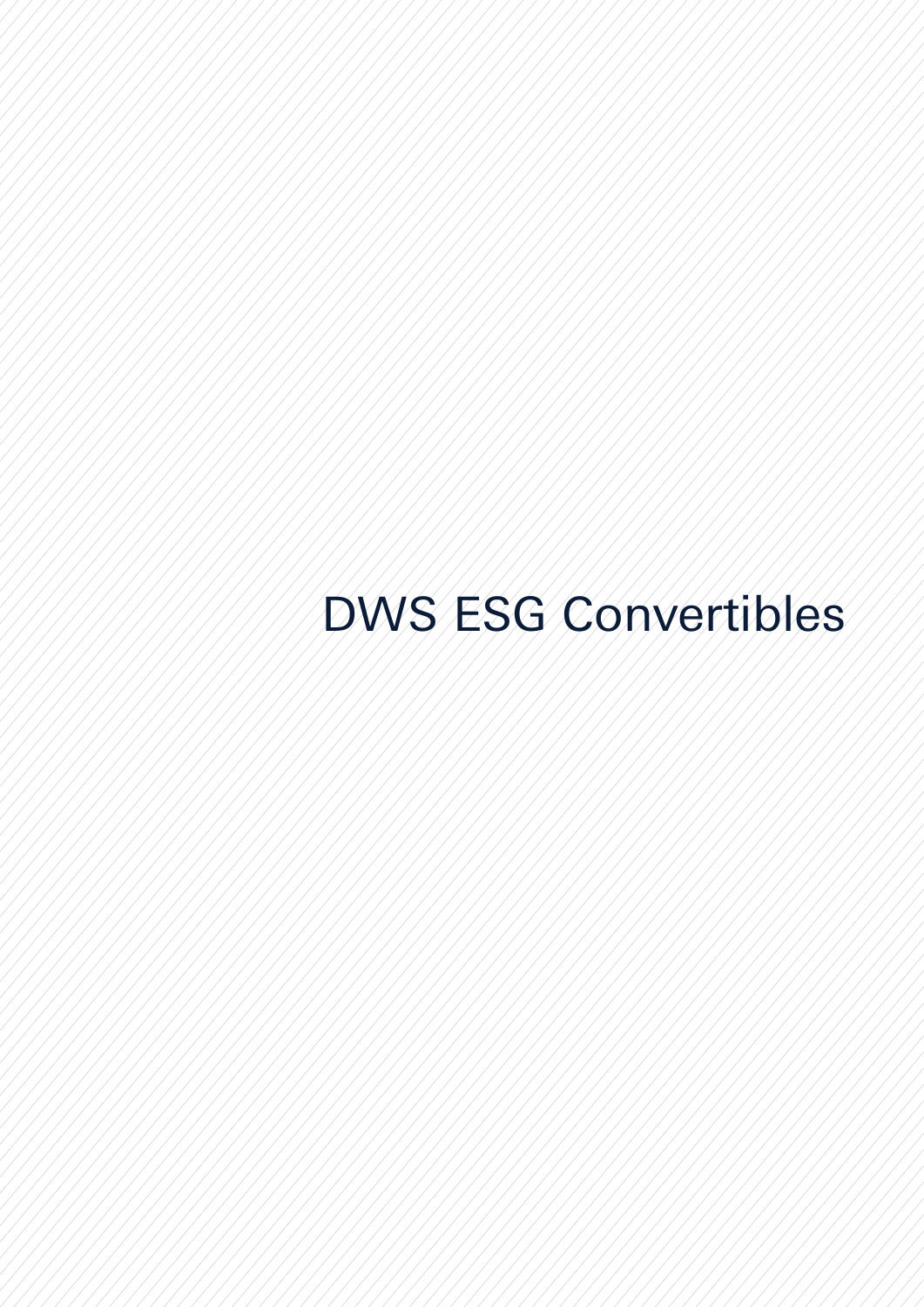# **Contents**

| Semiannual report 2021/2022<br>for the period from October 1, 2021, through March 31, 2022<br>(in accordance with article 103 of the German Investment Code (KAGB)) |  |
|---------------------------------------------------------------------------------------------------------------------------------------------------------------------|--|
|                                                                                                                                                                     |  |
| Semiannual report                                                                                                                                                   |  |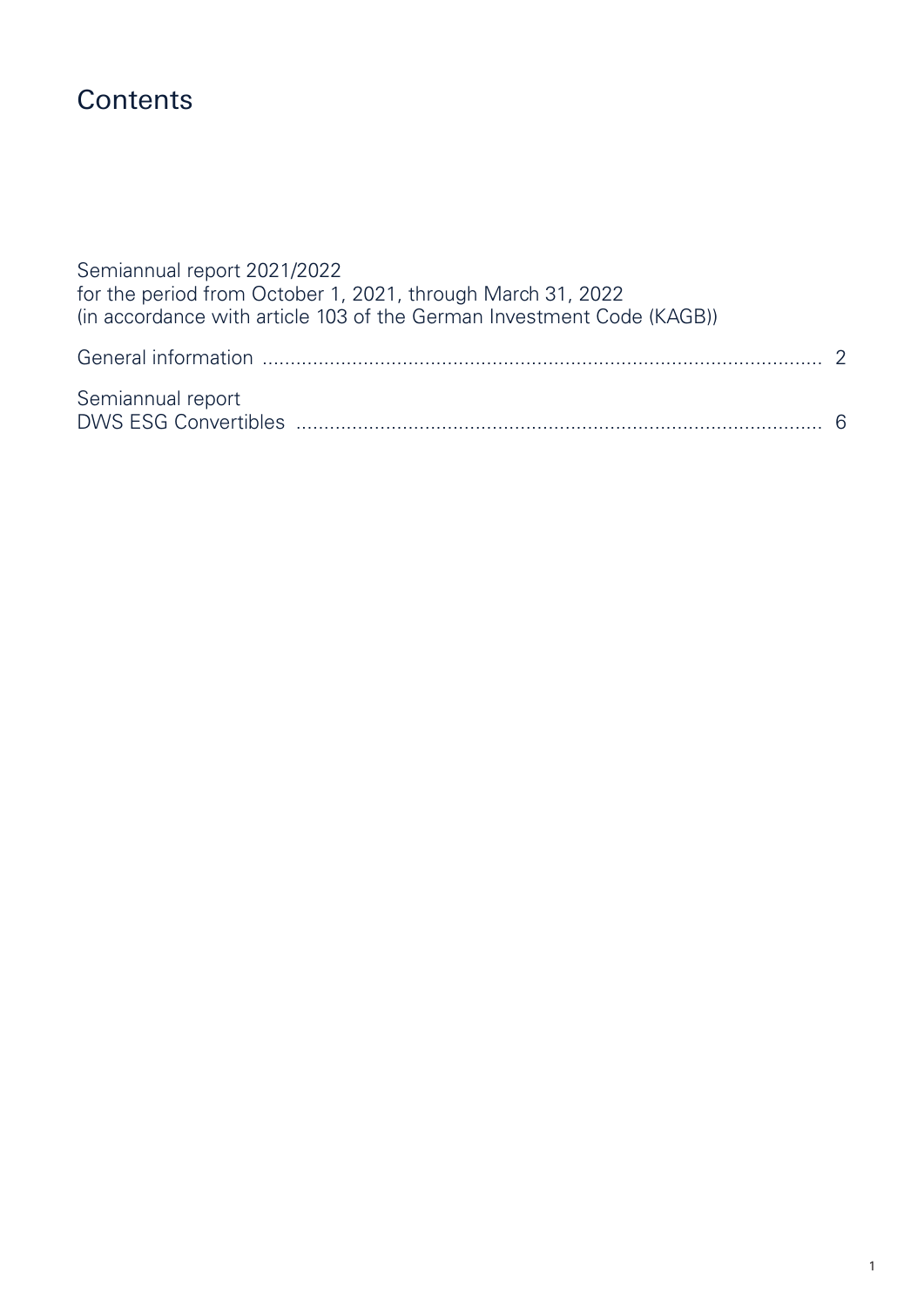# General information

### Performance

The investment return, or performance, of a mutual fund investment is measured by the change in value of the fund's units. The net asset values per unit (= redemption prices) with the addition of intervening distributions, which are, for example, reinvested free of charge within the scope of investment accounts at DWS Investment GmbH, are used as the basis for calculating the value; in the case of domestic reinvesting funds, the domestic investment income tax – following any deduction of foreign withholding tax – plus solidarity surcharge charged to the fund are added. Performance is calculated in accordance with the "BVI method". Past performance is not a guide to future results.

The corresponding benchmarks – if available – are also presented in the report. All financial data in this publication is as of March 31, 2022 (unless otherwise stated).

#### Sales prospectuses

The sole binding basis for a purchase are the current version of the sales prospectus, including the Terms and Conditions of Investment, and the key investor information document, which are available from DWS Investment GmbH or any branch of Deutsche Bank AG as well as from other paying agents.

### Information about the all-in fee

The all-in fee does not include the following expenses:

- a) any costs that may arise in connection with the acquisition and disposal of assets;
- b) any taxes that may arise in connection with administrative and custodial costs;
- c) the costs of asserting and enforcing the legal claims of the investment fund.

The details of the fee structure are set out in the current sales prospectus.

#### Issue and redemption prices Each exchange trading day on the Internet: www.dws.de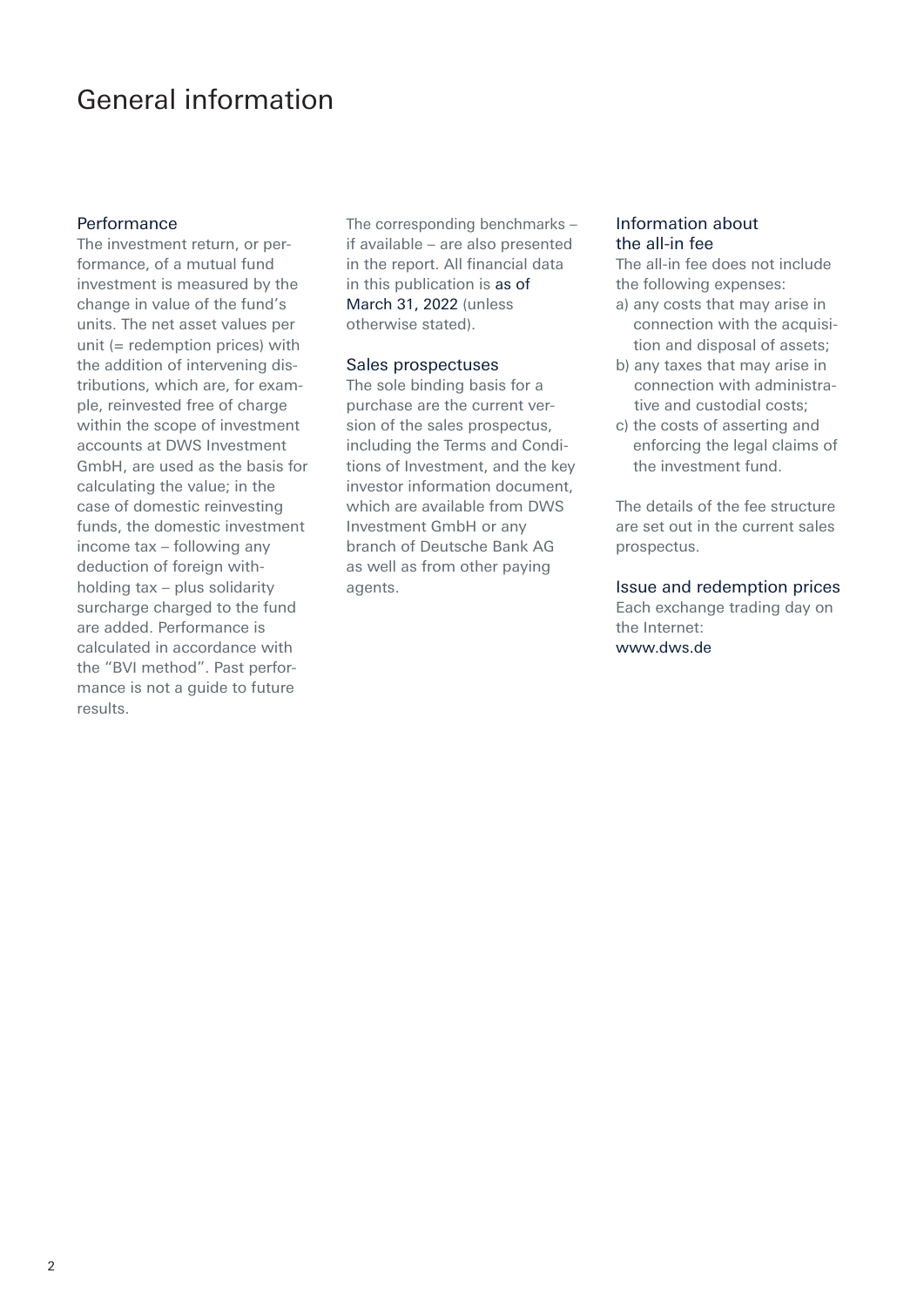#### Russia/Ukraine crisis

The escalating conflict between Russia and Ukraine marked a dramatic turning point in Europe, which, among other things, is expected to have a lasting effect on Europe's security architecture and energy policies and to cause considerable volatility. However, the specific or possible medium to long-term effects of the crisis on the economy, individual markets and sectors, as well as the social implications, cannot be conclusively assessed due to the uncertainty at the time of preparing this report. The Asset Management Company of the investment fund is therefore continuing its efforts, within the framework of its risk management strategy, to assess these uncertainties and their possible impact on the activities, liquidity and performance of the investment fund. The Asset Management Company is taking all measures deemed appropriate to protect investor interests to the greatest possible extent.

#### Coronavirus crisis

The coronavirus has spread since January 2020 and has subsequently led to a serious economic crisis. The rapid proliferation of the virus was reflected in, among other things, significant price market distortions and substantially increased volatility at the same time. Restrictions on freedom of movement, repeated lockdown measures, production stoppages, as well as disrupted supply chains, are exerting major pressure on downstream economic processes, which caused global economic prospects to deteriorate considerably. In the interim, noticeable recoveries and some new highs were to be observed in the markets – due, among other factors, to monetary and fiscal policy support programs and extensive vaccination and testing campaigns. Nevertheless, the specific or possible medium-to-longterm effects of the crisis on the economy, individual markets and sectors as well as the social implications in respect of the vigorous global spread of the virus or the emergence of various mutations and the associated high level of uncertainty at the time of preparing this report cannot be reliably assessed. There may therefore still be a significant impact on the respective investment fund's assets. A high level of uncertainty exists in relation to the financial implications of the pandemic, as these are dependent on external factors such as the spread of the virus/emerging variants and the measures taken by individual governments and central banks, the successful stemming of the development of infection rates in connection with vaccination rates and the speedy and sustainable restart of the economy.

The Asset Management Company of the investment fund is therefore continuing its efforts, within the framework of its risk management strategy, to assess these uncertainties and their possible impact on the activities, liquidity and performance of the investment fund. The Asset Management Company is taking all measures deemed appropriate to protect investor interests to the greatest possible extent. In coordination with the service providers, the Asset Management Company observed the consequences of the coronavirus crisis and adequately included its impact on the investment fund and the markets in which the investment fund invests into its decision-making processes. As of the date of this report, no significant redemption requests had been made in respect of the investment fund; the effects on the investment fund's unit certificate transactions are continuously monitored by the Asset Management Company; the performance capability of the most important service providers did not experience any significant impairment. In this context, the Asset Management Company of the investment fund satisfied itself in line with numerous national guidelines and following discussions with the most important service providers (especially the Depositary, the portfolio management and the fund administration) that the measures taken and the business continuity plans put in place (including extensive hygiene measures on the premises, restrictions on business travel and events, precautions to ensure the reliable and smooth running of business processes in the event of a suspected case of coronavirus infection, expansion of the technical options for mobile working) will curb the currently foreseeable or ongoing operational risks and will ensure that the investment fund's activities will not be disrupted.

At the time of preparing this report, the Asset Management Company is of the opinion that there are no signs indicating any doubt on the ability of the respective investment fund to continue as a going concern, nor were there any liquidity problems for the investment fund.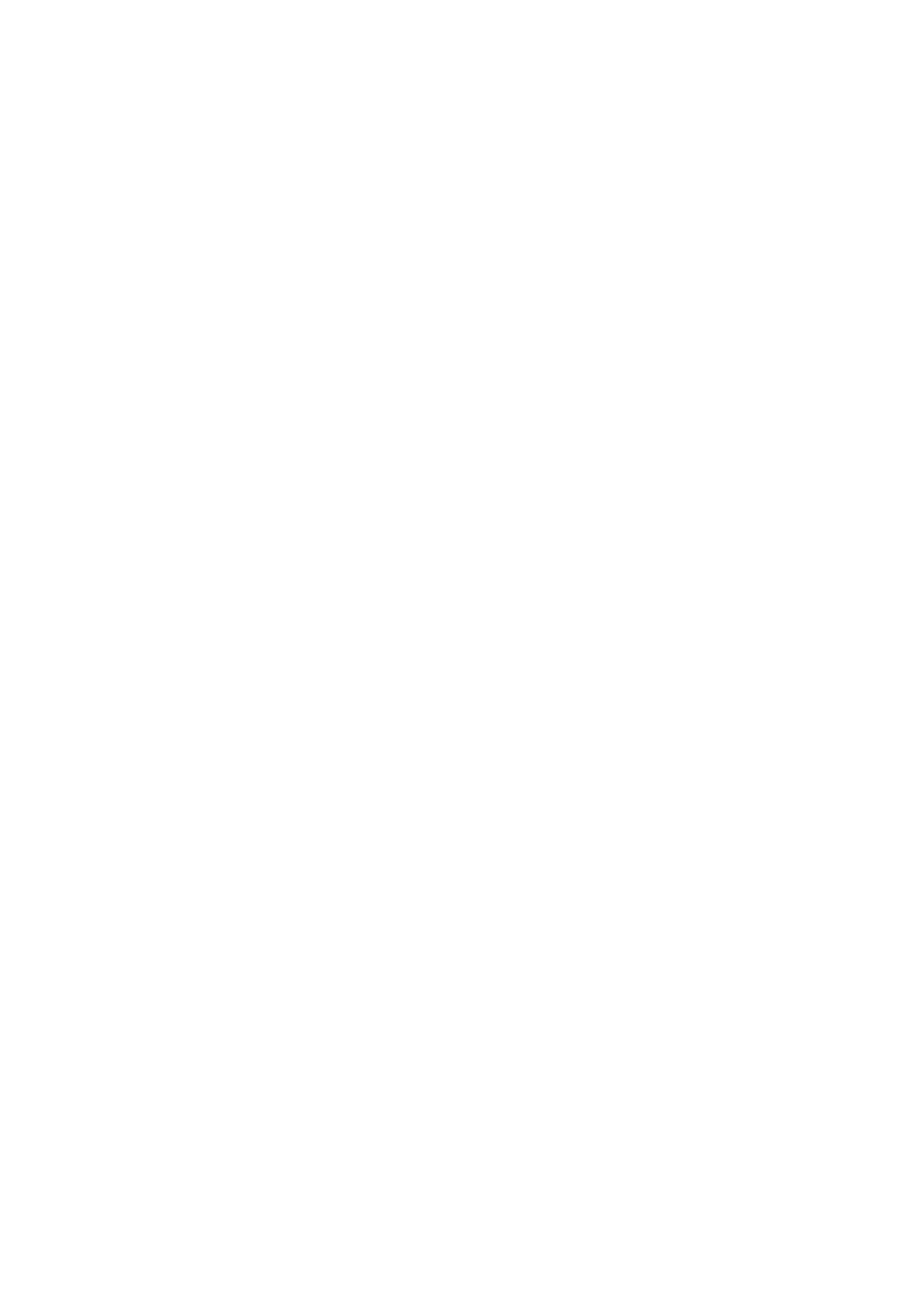# Semiannual report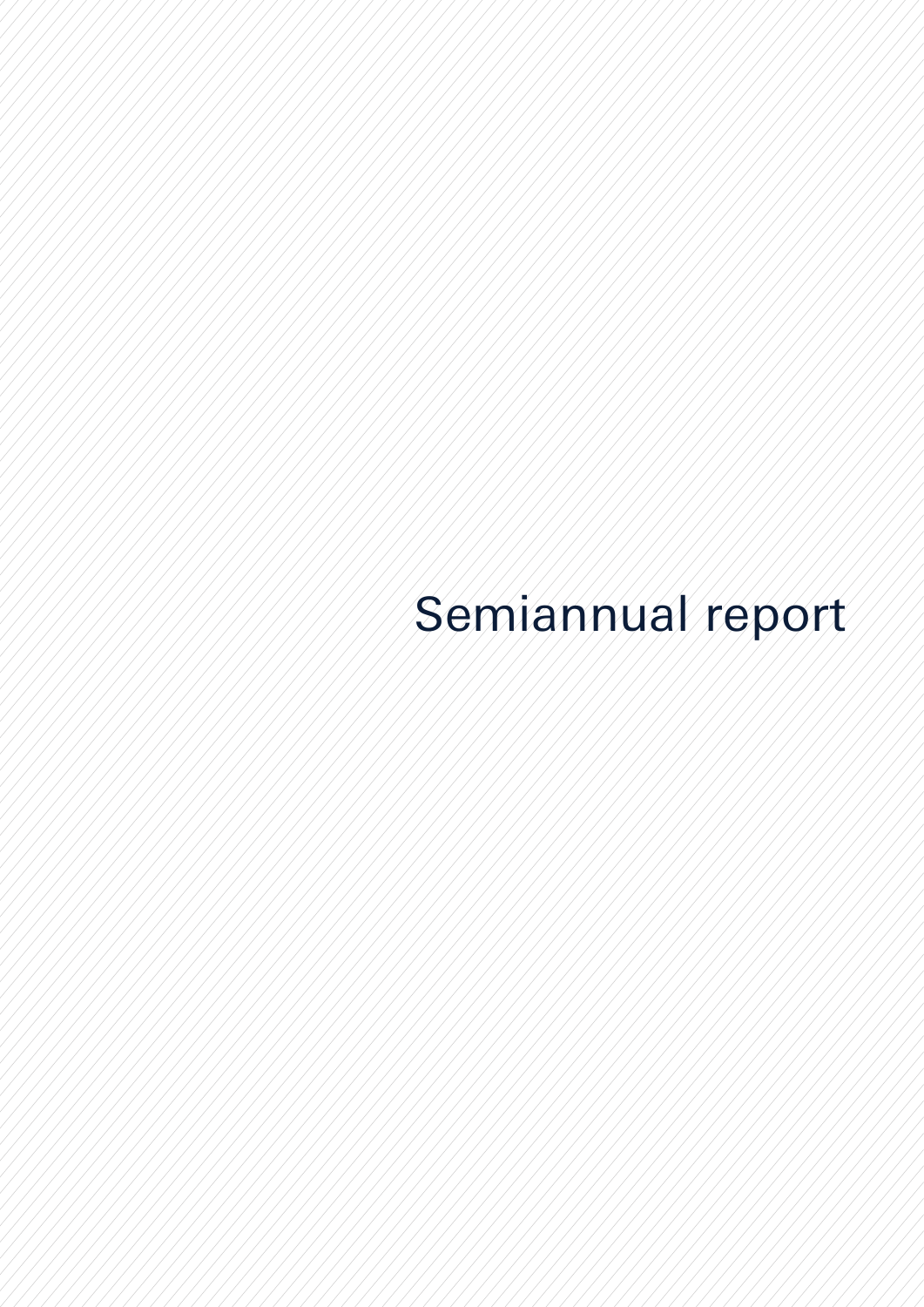## **DWS ESG Convertibles**

Performance of unit classes (in EUR)

| <b>ISIN</b>  | 6 months |  |
|--------------|----------|--|
| DE0008474263 | $-64%$   |  |
| DE000DWS1U74 | $-6.3%$  |  |
| DE000DWS2SB3 | $-6.3%$  |  |
| DE000DWS2SC1 | $-6.3%$  |  |
|              |          |  |

"BVI method" performance, i.e., excluding the initial sales charge. Past performance is no guide to future results. As of: March 31, 2022

# **DWS ESG Convertibles** Overview of the unit classes

| <b>ISIN</b>                                   | LD<br>FC<br><b>TFC</b><br><b>TFD</b>  | DE0008474263<br>DE000DWS1U74<br>DE000DWS2SB3<br>DE000DWS2SC1                                                                                           |
|-----------------------------------------------|---------------------------------------|--------------------------------------------------------------------------------------------------------------------------------------------------------|
| Security code (WKN)                           | LD<br>FC<br><b>TFC</b><br><b>TFD</b>  | 847426<br>DWS1U7<br>DWS2SB<br>DWS2SC                                                                                                                   |
| Fund currency                                 |                                       | <b>EUR</b>                                                                                                                                             |
| Unit class currency                           | LD<br>FC<br><b>TFC</b><br><b>TFD</b>  | <b>EUR</b><br><b>EUR</b><br><b>EUR</b><br><b>EUR</b>                                                                                                   |
| Date of inception and<br>initial subscription | LD<br>FC<br><b>TFC</b><br><b>TFD</b>  | April 23, 1991<br>(since March 15, 2013,<br>as LD unit class)<br>April 8, 2013<br>January 2, 2018<br>January 2, 2018                                   |
| Initial sales charge                          | LD<br>FC<br><b>TFC</b><br><b>TFD</b>  | 3%<br>None<br>None<br>None                                                                                                                             |
| Distribution policy                           | LD.<br>FC<br><b>TFC</b><br><b>TFD</b> | Distribution<br>Reinvestment<br>Reinvestment<br>Distribution                                                                                           |
| All-in fee                                    | LD<br>FC<br><b>TFC</b><br><b>TFD</b>  | $0.85%$ p.a.<br>$0.6%$ p.a.<br>$0.6%$ p.a.<br>0.6% p.a.                                                                                                |
| Minimum investment                            | LD.<br>FC<br><b>TFC</b><br><b>TFD</b> | None<br>EUR 2,000,000<br>None<br>None                                                                                                                  |
| Initial issue price                           | LD                                    | DEM 80,00                                                                                                                                              |
|                                               | FC                                    | (incl. initial sales charge)<br>Net asset value per unit of the<br>DWS ESG Convertibles LD unit<br>class on the inception date of the<br>FC unit class |
|                                               | <b>TFC</b><br><b>TFD</b>              | <b>EUR 100</b><br><b>EUR 100</b>                                                                                                                       |

j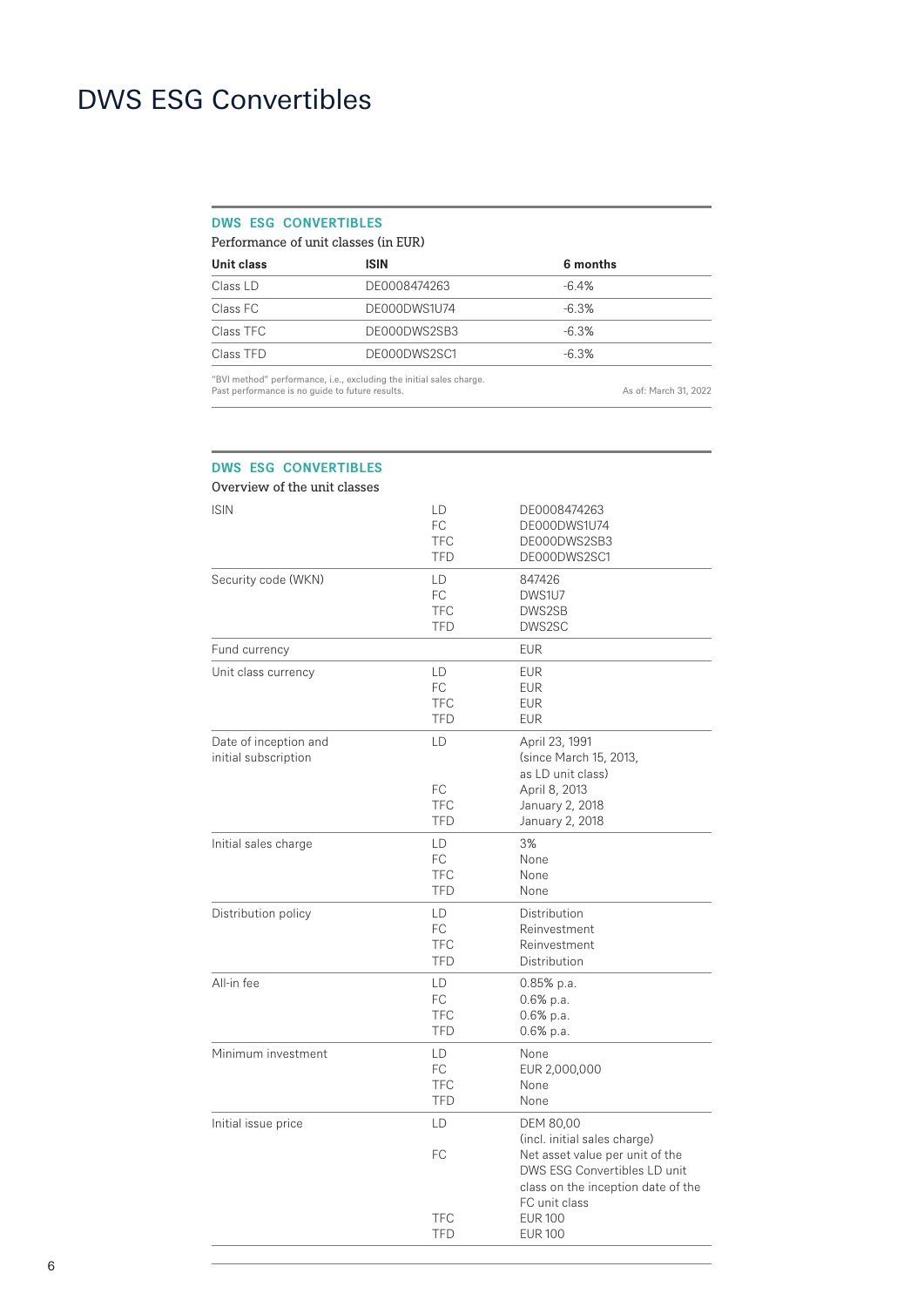The format used for complete dates The format used for completed in the investment<br>in security names in the investment n security names in the researd.<br>portfolio is "day/month/year".

# DWS ESG Convertibles

### **Statement of net assets as of March 31, 2022**

|                                                                                                                  | <b>Amount in EUR</b>                                                           | % of net assets                         |
|------------------------------------------------------------------------------------------------------------------|--------------------------------------------------------------------------------|-----------------------------------------|
| I. Assets                                                                                                        |                                                                                |                                         |
| 1. Equities (sectors):<br><b>Health Care</b>                                                                     | 1460584.00                                                                     | 1.06                                    |
| <b>Total equities:</b>                                                                                           | 1460584.00                                                                     | 1.06                                    |
| 2. Bonds (issuers):<br>Companies<br>Other financing institutions<br>Institutions<br>Other<br><b>Total bonds:</b> | 94 494 783.40<br>22 063 412.11<br>11 306 465.07<br>456873.32<br>128 321 533.90 | 68.56<br>16.01<br>8.20<br>0.33<br>93.10 |
| 3. Derivatives                                                                                                   | 1796214.83                                                                     | 1.30                                    |
| 4. Cash at bank                                                                                                  | 6230022.73                                                                     | 4.52                                    |
| 5. Other assets                                                                                                  | 110 204.16                                                                     | 0.08                                    |
| <b>II. Liabilities</b>                                                                                           |                                                                                |                                         |
| 1. Other liabilities                                                                                             | $-92$ 112.10                                                                   | $-0.06$                                 |
| III. Net assets                                                                                                  | 137 826 447.52                                                                 | 100.00                                  |

Negligible rounding errors may have arisen due to the rounding of calculated percentages.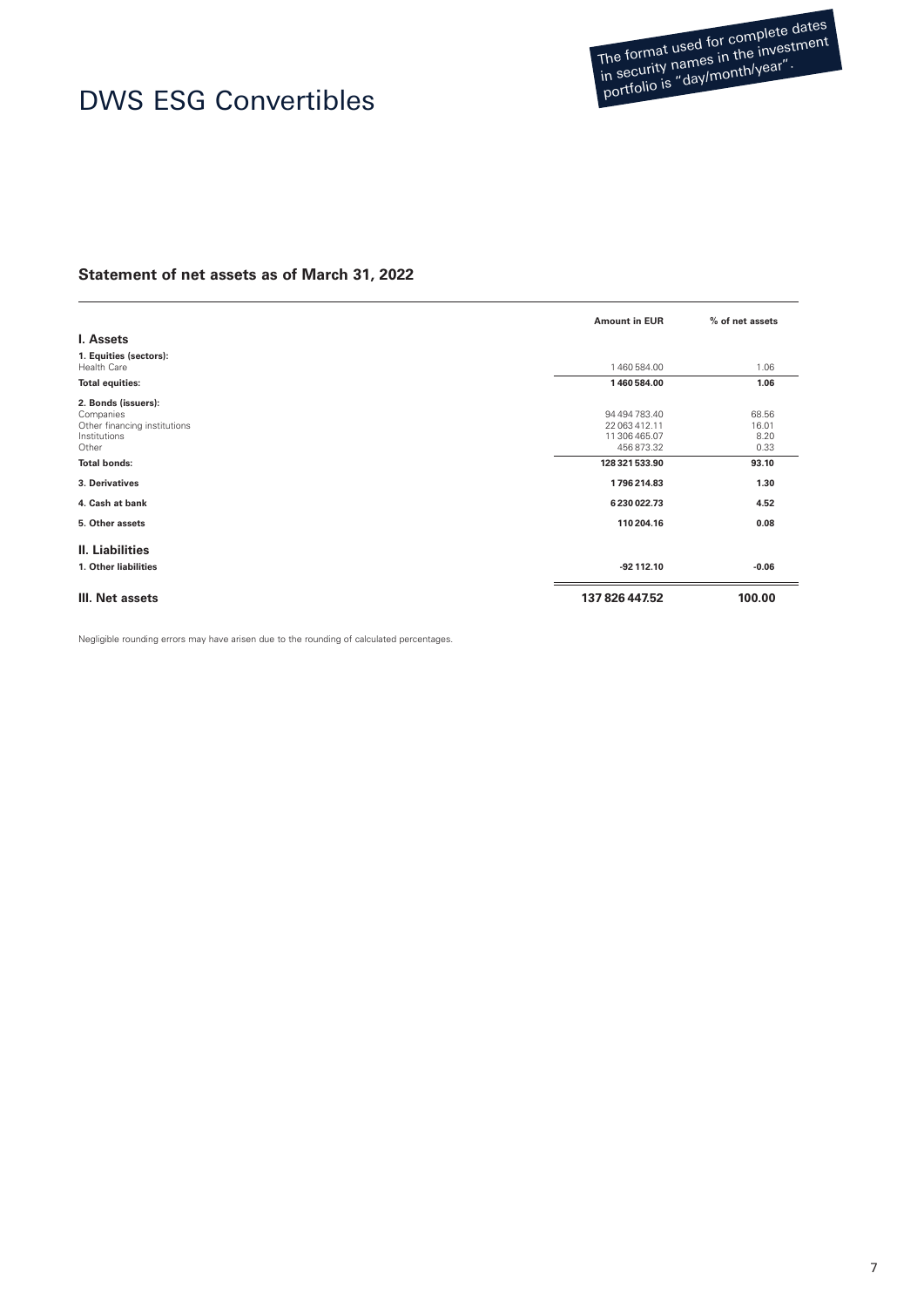## **Investment portfolio – March 31, 2022**

| Security name    |                                                                                       | Count/<br>currency<br>$(-/000)$ | Quantity/<br>principal<br>amount | Purchases/<br>additions<br>in the reporting period | Sales/<br>disposals |                          | Market price        | Total market<br>value in<br><b>EUR</b> | % of<br>net assets |
|------------------|---------------------------------------------------------------------------------------|---------------------------------|----------------------------------|----------------------------------------------------|---------------------|--------------------------|---------------------|----------------------------------------|--------------------|
|                  | Securities traded on an exchange                                                      |                                 |                                  |                                                    |                     |                          |                     | 121 428 996.14                         | 88.10              |
| <b>Equities</b>  |                                                                                       |                                 |                                  |                                                    |                     |                          |                     |                                        |                    |
|                  | Becton, Dickinson & Co. (US0758874061)<br>Boston Scientific (US1011372067)            | Count<br>Count                  | 15000<br>7000                    |                                                    | 5000<br>3000        | <b>USD</b><br><b>USD</b> | 53.5700<br>117.4400 | 721 967.65<br>738 616.35               | 0.52<br>0.54       |
|                  | Interest-bearing securities                                                           |                                 |                                  |                                                    |                     |                          |                     |                                        |                    |
| 2.3000           | % Dexus Finance Pty.19/19.06.26 Cv.<br>(XS1961891220)                                 | AUD                             | 4600                             | 600                                                |                     | %                        | 99.3085             | 3068886.50                             | 2.23               |
| 0.0000           | % Cembra Money 19/09.07.26 cv                                                         | CHF                             | 800                              |                                                    |                     | %                        | 95.1370             | 739 430.68                             | 0.54               |
| 1.5000<br>0.0000 | % Amadeus IT Group 20/09.04.25 Cv<br>(XS2154448059)<br>% America Movil 21/02.03.24 Cv | <b>EUR</b>                      | 300                              |                                                    | 600                 | %                        | 129.5100            | 388 530.00                             | 0.28               |
|                  |                                                                                       | <b>EUR</b>                      | 2 3 0 0                          |                                                    |                     | $\%$                     | 106.4190            | 2 447 637.00                           | 1.78               |
| 0.0000<br>1.1250 | % Barclays Bank 22/21.04.25 Cv<br>% BNP Paribas 19/28.08.24 MTN                       | <b>EUR</b>                      | 1400                             | 1400                                               |                     | %                        | 106.2680            | 1487752.00                             | 1.08               |
|                  |                                                                                       | <b>EUR</b>                      | 700                              | 700                                                |                     | $\%$                     | 100.4740            | 703 318.00                             | 0.51               |
| 0.5000           | % Cellnex Telecom 19/05.07.28 S.CLNX MTN                                              | <b>EUR</b>                      | 1600                             |                                                    | 900                 | %                        | 122.4410            | 1959056.00                             | 1.42               |
| 0.0000           | % Criteria Caixa 21/22.06.25 Cv.<br>$(XS2356306642)$                                  | <b>EUR</b>                      | 1 3 0 0                          | 1 3 0 0                                            |                     | %                        | 99.5920             | 1 294 696.00                           | 0.94               |
| 2.5000           | % Cromwell SPV Finance 18/29.03.25 Cv<br>$(XS1797409072)$                             | <b>EUR</b>                      | 3 2 0 0                          |                                                    |                     | %                        | 98.3790             | 3 148 128.00                           | 2.28               |
| 0.0000           | % Diasorin 21/05.05.2028 S.DIA Cv.                                                    | <b>EUR</b>                      | 2 2 0 0                          | 1400                                               |                     | $\%$                     | 97.6680             | 2 148 696.00                           | 1.56               |
| 0.7500           | % Dürr20/15.01.26 Cv (DE000A3H2XR6)                                                   | <b>EUR</b>                      | 1800                             | 800                                                | 200                 | %                        | 106.6960            | 1920 528.00                            | 1.39               |
| 0.0000<br>0.0000 | % Fresenius 17/31.01.24 Cv (DE000A2DAHU1)                                             | <b>EUR</b>                      | 2500                             | 2500                                               |                     | %                        | 98.4770             | 2 461 925.00                           | 1.79               |
|                  | % GN Store Nord 19/21.05.24 Cv<br>(XS1965536656)                                      | EUR                             | 700                              |                                                    | 1 1 0 0             | %                        | 102.0140            | 714 098.00                             | 0.52               |
| 0.0000           | % JPMorgan Chase Financial Company                                                    |                                 |                                  |                                                    |                     |                          |                     |                                        |                    |
|                  | 22/14.01.25 Cv (XS2431434971)                                                         | <b>EUR</b>                      | 1400                             | 1400                                               |                     | %                        | 107.1190            | 1499666.00                             | 1.09               |
| 0.3750<br>2.0000 | % Kfw 18/23.04.25 (DE000A2GSNW0)<br>% KPN 19/und. (XS2069101868)                      | <b>EUR</b><br><b>EUR</b>        | 1500<br>1800                     | 1500                                               |                     | $\%$<br>%                | 99.5890<br>97.2270  | 1493835.00<br>1750 086.00              | 1.08<br>1.27       |
| 0.8750           | % LEG Immobilien 17/01.09.25 Cv                                                       | <b>EUR</b>                      | 1500                             |                                                    |                     | %                        | 110.6900            | 1660350.00                             | 1.20               |
| 0.4000           | % LEG Immobilien 20/30.06.28 Cv                                                       |                                 |                                  |                                                    |                     |                          |                     |                                        |                    |
|                  |                                                                                       | <b>EUR</b><br><b>EUR</b>        | 800                              |                                                    |                     | %<br>%                   | 94.2390             | 753 912.00                             | 0.55<br>0.58       |
| 1.6250<br>1.7500 | % Merck 19/25.06.79 (XS2011260531)<br>% Nexi 20/24.04.27 Cv (XS2161819722)            | <b>EUR</b>                      | 800<br>700                       |                                                    |                     | %                        | 99.9890<br>95.4310  | 799 912.00<br>668 017.00               | 0.48               |
| 0.0000           | % Nexi 21/24.02.28 (XS2305842903)                                                     | <b>EUR</b>                      | 1 2 0 0                          | 1 2 0 0                                            |                     | %                        | 82.6130             | 991 356.00                             | 0.72               |
| 0.0000           | % Pirelli & C. S.p.A. 20/22.12.25 Cv MTN                                              |                                 |                                  |                                                    |                     |                          |                     |                                        |                    |
| 0.0000           | $(XS2276552598)$ <sup>3</sup><br>% POSCO Holdings 21/01.09.26 CV                      | <b>EUR</b>                      | 700                              | 700                                                |                     | %                        | 108.2530            | 757 771.00                             | 0.55               |
|                  |                                                                                       | <b>EUR</b>                      | 1 0 0 0                          |                                                    |                     | %                        | 99.3135             | 993 135.00                             | 0.72               |
| 0.0000           | % Prysmian 21/02.02.26 Cv (XS2294704007)                                              | <b>EUR</b>                      | 1800                             | 800                                                |                     | $\%$                     | 106.2830            | 1913094.00                             | 1.39               |
| 0.0000<br>0.0000 | % RAG-Stiftung 18/02.10.24 (DE000A2LQRA1)<br>% RAG-Stiftung 20/17.06.26 Cv            | <b>EUR</b>                      | 1 3 0 0                          |                                                    |                     | %                        | 99.2620             | 1 290 406.00                           | 0.94               |
| 0.0000           | (DE000A3E44N7)<br>% SGX Treasury I Pte. 21/01.03.24                                   | <b>EUR</b>                      | 1800                             | 500                                                |                     | %                        | 107.3130            | 1931634.00                             | 1.40               |
| 0.0100           | % Svenska Handelsbanken 20/02.12.27 MTN                                               | <b>EUR</b>                      | 1500                             | 200                                                |                     | %                        | 102.5410            | 1538115.00                             | 1.12               |
| 0.6250           | % TAG Immobilien 20/27.08.26 Cv                                                       | <b>EUR</b>                      | 1500                             | 1500                                               |                     | %                        | 92.2630             | 1383945.00                             | 1.00               |
|                  | (DE000A3E46Y9)                                                                        | EUR                             | 1500                             |                                                    |                     | $\%$                     | 94.1320             | 1411980.00                             | 1.02               |
| 0.0000           | % Umicore 20/23.06.25 Cv (BE6322623669) 3                                             | <b>EUR</b>                      | 3 2 0 0                          | 1 0 0 0                                            |                     | $\%$                     | 99.5860             | 3 186 752.00                           | 2.31               |
| 1.5000           | % Verbund 14/20.11.24 (XS1140300663) 3                                                | <b>EUR</b>                      | 700                              | 700                                                |                     | $\%$                     | 101.9030            | 713 321.00                             | 0.52               |
| 0.0500           | % Zalando 20/06.08.25 Cv (DE000A3E4589).                                              | EUR                             | 800                              | 400                                                | 800                 | $\%$                     | 93.4340             | 747 472.00                             | 0.54               |
| 0.7500           | % Cornwall Jersey 21/16.04.26 Cv<br>$(XS2332692719)$ <sup>3</sup>                     | GBP                             | 700                              | 100                                                | 1500                | %                        | 79.3665             | 654 954.91                             | 0.48               |
| 0.0000           | % Rohm Co 19/05.12.24 Cv (XS2080209435)                                               | <b>JPY</b>                      | 130 000                          | 130 000                                            |                     | $\%$                     | 105.6555            | 1010016.55                             | 0.73               |
| 0.1250           | % Akamai Technologies 01.05.25 Cv.                                                    |                                 |                                  |                                                    |                     |                          |                     |                                        |                    |
| 0.3750           | % Akamai Technologies 19/01.09.27 Cv                                                  | <b>USD</b>                      | 691                              |                                                    | 700                 | %                        | 133.5000            | 828 827.49                             | 0.60               |
| 0.3750           |                                                                                       | <b>USD</b>                      | 1600                             | 700                                                |                     | $\%$                     | 116.5500            | 1675471.70                             | 1.22               |
|                  | % Bentley Systems 21/01.07.27 Cv. 144a<br>(US08265TAC36)                              | <b>USD</b>                      | 950                              | 2750                                               | 1800                | %                        | 87.4500             | 746 428.57                             | 0.54               |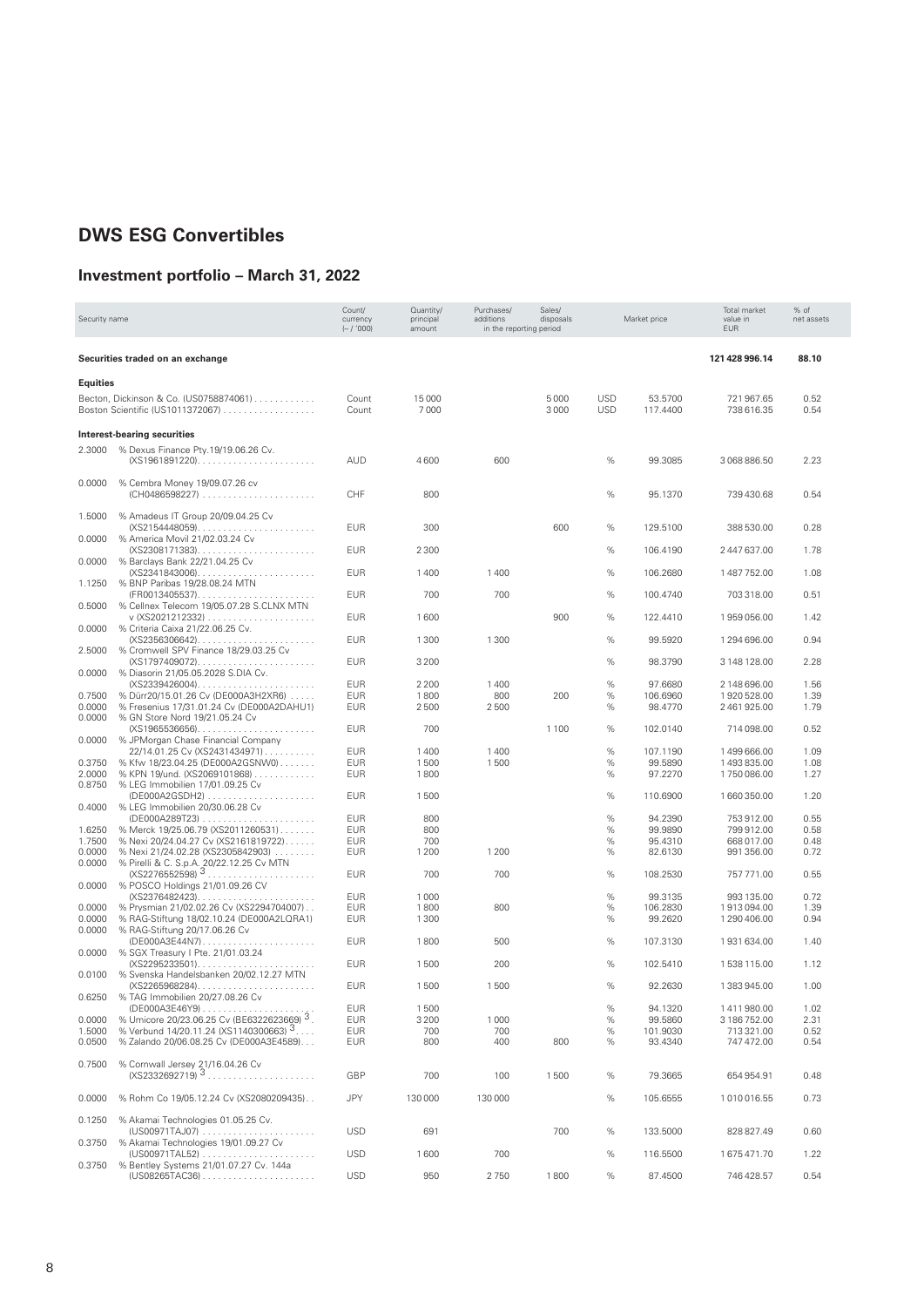| Security name    |                                                                                                      | Count/<br>currency<br>$(- / '000)$ | Quantity/<br>principal<br>amount | Purchases/<br>additions<br>in the reporting period | Sales/<br>disposals | Market price |                      | Total market<br>value in<br><b>EUR</b> | % of<br>net assets |
|------------------|------------------------------------------------------------------------------------------------------|------------------------------------|----------------------------------|----------------------------------------------------|---------------------|--------------|----------------------|----------------------------------------|--------------------|
| 0.1250           | % Bentley Systems 21/15.01.26 Cv.                                                                    |                                    |                                  |                                                    |                     |              |                      |                                        |                    |
| 1.5000           | % Bhart.Airtel 20/17.02.25 Reg S Cv                                                                  | <b>USD</b>                         | 2400                             | 2400                                               |                     | %            | 98.5000              | 2123989.22                             | 1.54               |
|                  | (USY0889VAB63)                                                                                       | <b>USD</b>                         | 668                              |                                                    | 400                 | %            | 134.6335             | 808 042.93                             | 0.59               |
| 0.0000           | % Blackline 21/15.03.26 (US09239BAD10)                                                               | <b>USD</b>                         | 900                              |                                                    | 1500                | %            | 85.0500              | 687 735.85                             | 0.50               |
| 0.0000           | % Block 21/01.05.26 Cv (US852234AJ27)                                                                | <b>USD</b>                         | 1400                             | 2400                                               | 1000                | %            | 93.3750              | 1174528.30                             | 0.85               |
| 0.0000           | % Cable One 21/15.03.26 Cv.                                                                          |                                    |                                  |                                                    |                     |              |                      |                                        |                    |
|                  |                                                                                                      | <b>USD</b>                         | 1 3 0 0                          | 1 3 0 0                                            |                     | $\%$         | 89.0500              | 1040116.80                             | 0.75               |
| 0.1250           | % Chegg 19/15.03.25 Cv (US163092AD18)                                                                | <b>USD</b>                         | 1562                             | 2025                                               | 463                 | %            | 100.8500             | 1415343.22                             | 1.03               |
| 0.5000           | % CP Foods Capital 20/18.06.25 Cv                                                                    |                                    |                                  |                                                    |                     |              |                      |                                        |                    |
| 0.0000           | (XS2182562798)<br>% CyberArk Software 19/15.11.24 Cv.                                                | <b>USD</b>                         | 2400                             | 1 0 0 0                                            |                     | %            | 102.3440             | 2 206 878.71                           | 1.60               |
|                  | (US23248VAB18)                                                                                       | <b>USD</b>                         | 750                              |                                                    | 750                 | $\%$         | 124.3800             | 838 140.16                             | 0.61               |
| 0.2500           | % DexCom 20/15.11.25 Cv (US252131AK39)                                                               | <b>USD</b>                         | 1775                             | 660                                                | 1085                | %            | 115.4375             | 1840984.39                             | 1.34               |
| 0.0000           | % Dropbox 21/01.03.26 Cv. (US26210CAC82).                                                            | <b>USD</b>                         | 2 1 0 0                          | 2 1 0 0                                            |                     | %            | 94.3500              | 1780 188.68                            | 1.29               |
| 0.0000           | % Dropbox 21/01.03.28 Cv. (US26210CAD65).                                                            | <b>USD</b>                         | 1 0 0 0                          | 1 0 0 0                                            |                     | %            | 95.5300              | 858310.87                              | 0.62               |
| 0.0000           | % Enphase Energy 21/01.03.26 Cv.                                                                     |                                    |                                  |                                                    |                     |              |                      |                                        |                    |
|                  | (US29355AAH05)                                                                                       | <b>USD</b>                         | 992                              | 992                                                |                     | %            | 101.1000             | 901 088.95                             | 0.65               |
| 0.7500           | % Envestnet 20/15.08.25 Cv 144a                                                                      | <b>USD</b>                         | 900                              |                                                    | 1000                | %            | 97.4375              | 787 904.31                             | 0.57               |
| 0.2500           | (US29404KAD81)<br>% Etsy 21/15.09.28 Cv (US29786AAM80).                                              | <b>USD</b>                         | 1650                             | 1650                                               |                     | %            | 91.6000              | 1357951.48                             | 0.99               |
| 0.0000           | % Expedia Group 21/15.02.26 Cv                                                                       |                                    |                                  |                                                    |                     |              |                      |                                        |                    |
|                  | (US30212PBE43)                                                                                       | <b>USD</b>                         | 600                              | 600                                                |                     | $\%$         | 121.2500             | 653 638.81                             | 0.47               |
| 0.5000           | % Five9 20/01.06.25 Cv. (US338307AD33)                                                               | <b>USD</b>                         | 440                              | 440                                                |                     | %            | 108.7000             | 429 721.47                             | 0.31               |
| 0.2500           | % Halozyme Therapeutics 21/01.03.27 Cv.                                                              |                                    |                                  |                                                    |                     |              |                      |                                        |                    |
|                  |                                                                                                      | <b>USD</b>                         | 1650                             | 1650                                               |                     | %            | 87.8125              | 1 301 802.56                           | 0.94               |
| 2.0000           | % Jazz Investments 20/15.06.26 Cv                                                                    |                                    |                                  |                                                    |                     |              |                      |                                        |                    |
| 0.0000           | % JP Morgan Chase Bank 20/28.12.23 CV                                                                | <b>USD</b>                         | 1930                             | 730                                                |                     | %            | 122.4375             | 2 123 130.05                           | 1.54               |
|                  |                                                                                                      | <b>USD</b>                         | 1700                             | 3500                                               | 1800                | %            | 97.0545              | 1482413.75                             | 1.08               |
| 1.5000           | % LG Philips LCD 19/22.08.24 Cv                                                                      |                                    |                                  |                                                    |                     |              |                      |                                        |                    |
|                  | $(XS2036529415)$                                                                                     | <b>USD</b>                         | 600                              |                                                    |                     | %            | 113.2245             | 610374.66                              | 0.44               |
| 0.5000           | % Lumentum Holdings 19/15.12.26                                                                      |                                    |                                  |                                                    |                     |              |                      |                                        |                    |
|                  | (US55024UAD19)                                                                                       | <b>USD</b>                         | 1 2 9 1                          | 600                                                | 200                 | %            | 116.5600             | 1352012.22                             | 0.98               |
| 0.0000           | % NextEra Energy Partners 20/15.10.25                                                                |                                    |                                  |                                                    |                     |              |                      |                                        |                    |
|                  |                                                                                                      | <b>USD</b>                         | 1400                             |                                                    |                     | %            | 114,0000             | 1433962.26                             | 1.04               |
| 0.0000<br>0.3750 | % Nice 21/15.09.25 CV (US653656AB42)<br>% Okta 20/15.06.26 Cv (US679295AF24)                         | <b>USD</b><br><b>USD</b>           | 1827<br>797                      | 1377<br>300                                        | 150<br>620          | %<br>%       | 106.6235<br>98.0500  | 1750 234.82<br>702 119.05              | 1.27<br>0.51       |
| 0.0000           | % ON Semiconductor 21/01.05.27 Cv                                                                    |                                    |                                  |                                                    |                     |              |                      |                                        |                    |
|                  | (US682189AR64)                                                                                       | <b>USD</b>                         | 1080                             | 150                                                | 1420                | %            | 138.5000             | 1343935.31                             | 0.98               |
| 1.0000           | % Qiagen 18/13.11.24 Cv (XS1908221507).                                                              | <b>USD</b>                         | 1 0 0 0                          |                                                    | 800                 | %            | 119.0660             | 1069775.38                             | 0.78               |
| 0.0000           | % Qiagen 20/17.12.27 Cv (DE000A286LP0)                                                               | <b>USD</b>                         | 5 0 0 0                          | 2000                                               |                     | %            | 93.8800              | 4217430.37                             | 3.06               |
| 0.0000           | % Rapid7 21/15.03.27 Cv. (US753422AF15)                                                              | <b>USD</b>                         | 480                              |                                                    | 670                 | %            | 124.9930             | 539 053.37                             | 0.39               |
| 0.0000           | % RingCentral 20/01.03.25 (US76680RAF47)                                                             | <b>USD</b>                         | 1800                             | 800                                                | 1 3 0 0             | %            | 87.8500              | 1420 754.72                            | 1.03               |
| 0.1250           | % Shopify 20/01.11.25 Cv (US82509LAA52)                                                              | <b>USD</b>                         | 2 3 5 0                          | 1550                                               |                     | %            | 95.7500              | 2021675.65                             | 1.47               |
| 0.0000           | % SolarEdge Technologies 20/15.09.25 Cv.                                                             |                                    |                                  |                                                    |                     |              |                      |                                        |                    |
| 1.1250           | $(US83417MAD65) \ldots \ldots \ldots \ldots \ldots \ldots$<br>% Splunk 18/15.09.25 Cv (US848637AD65) | <b>USD</b><br><b>USD</b>           | 570<br>490                       |                                                    | 530<br>1100         | %<br>%       | 134.3500<br>117.0600 | 688 045.82<br>515 358.49               | 0.50<br>0.37       |
| 0.2500           | % Spotify Usa 21/15.03.26 (US84921RAB69)                                                             | <b>USD</b>                         | 700                              |                                                    |                     | %            | 85.7545              | 539 336.58                             | 0.39               |
| 0.0000           | % STMicroelectronics 20/04.08.25 Cv S.A                                                              |                                    |                                  |                                                    |                     |              |                      |                                        |                    |
|                  |                                                                                                      | <b>USD</b>                         | 2000                             |                                                    | 1600                | %            | 124.3620             | 2 2 3 4 7 1 6 . 9 8                    | 1.62               |
| 0.0000           | % STMicroelectronics 20/04.08.27 Cv                                                                  |                                    |                                  |                                                    |                     |              |                      |                                        |                    |
|                  | (XS2211997239)                                                                                       | <b>USD</b>                         | 1400                             | 1400                                               |                     | $\%$         | 124.1460             | 1561584.91                             | 1.13               |
| 0.2500           | % Twitter 18/15.06.24 Cv (US90184LAF94)                                                              | <b>USD</b>                         | 800                              | 800                                                |                     | %            | 102.1875             | 734 501.35                             | 0.53               |
| 0.2500           | % Tyler Technologies 21/15.03.26 Cv.                                                                 | <b>USD</b>                         | 600                              | 600                                                |                     | %            | 110.4500             | 595 417.79                             | 0.43               |
| 0.0000           | (US902252AB17)<br>% Win Semiconductor 21/14.01.26                                                    |                                    |                                  |                                                    |                     |              |                      |                                        |                    |
|                  | (XS2275382286).<br>.                                                                                 | <b>USD</b>                         | 1 2 0 0                          |                                                    |                     | %            | 94.8200              | 1022318.06                             | 0.74               |
| 0.0000           | % Xero Investments 20/02.12.25 Cv                                                                    |                                    |                                  |                                                    |                     |              |                      |                                        |                    |
|                  | $(XS2263667250)$                                                                                     | <b>USD</b>                         | 1400                             |                                                    |                     | %            | 88.1250              | 1 108 490.57                           | 0.80               |
| 0.6250           | % Zendesk 20/15.06.25 Cv (US98936JAD37)                                                              | <b>USD</b>                         | 600                              | 250                                                | 250                 | %            | 126.1500             | 680 053.91                             | 0.49               |
| 1.7500           | % Ziff Davis Inc. 19/01.11.26 144a                                                                   |                                    |                                  |                                                    |                     |              |                      |                                        |                    |
|                  | (US48123VAD47)                                                                                       | <b>USD</b>                         | 1 0 0 0                          | 1 0 0 0                                            | 450                 | %            | 115,0000             | 1033 243.49                            | 0.75               |
| 0.0000           | % Edenred 19/06.09.24 Cv (FR0013444395)                                                              | Count                              | 25 700                           | 25 700                                             |                     | <b>EUR</b>   | 61.5700              | 1582349.00                             | 1.15               |
| 0.0000           | % Edenred 21/14.06.28 Cv. (FR0014003YP6)                                                             | Count                              | 7000                             | 7000                                               |                     | <b>EUR</b>   | 63.6765              | 445 735.50                             | 0.32               |
| 0.1250           | % Maisons du Monde 17/06.12.23 Cv                                                                    |                                    |                                  |                                                    |                     |              |                      |                                        |                    |
|                  |                                                                                                      | Count                              | 25 6 66                          |                                                    | 10000               | <b>EUR</b>   | 47.4875              | 1218814.18                             | 0.88               |
| 2.0000           | % Neoen 20/02.06.25 Cv. (FR0013515707) 3                                                             | Count                              | 19728                            | 11 000                                             | 5000                | <b>EUR</b>   | 53.0655              | 1046876.18                             | 0.76               |
| 0.2500           | % Nexity 18/02.03.25 Cv (FR0013321429)                                                               | Count                              | 11 000                           | 11 000                                             |                     | <b>EUR</b>   | 62.8730              | 691 603.00                             | 0.50               |
| 0.0000           | % Ubisoft Entertainment 19/24.09.24 Cv                                                               |                                    |                                  |                                                    |                     |              |                      |                                        |                    |
|                  | $(FR0013448412)$ <sup>3</sup>                                                                        | Count                              | 12 500                           | 2000                                               |                     | <b>EUR</b>   | 110.3900             | 1379875.00                             | 1.00               |
| 0.0000           | % Veolia Environnement 19/01.01.25 Cv<br>(FR0013444148)                                              | Count                              | 40 000                           | 9000                                               | 7000                | <b>EUR</b>   | 35.3040              | 1412160.00                             | 1.02               |
| 0.0000           | % Worldline 19/30.07.26 Cv (FR0013439304)                                                            | Count                              | 26 800                           | 15 200                                             | 10000               | <b>EUR</b>   | 93.1000              | 2 495 080.00                           | 1.81               |
|                  |                                                                                                      |                                    |                                  |                                                    |                     |              |                      |                                        |                    |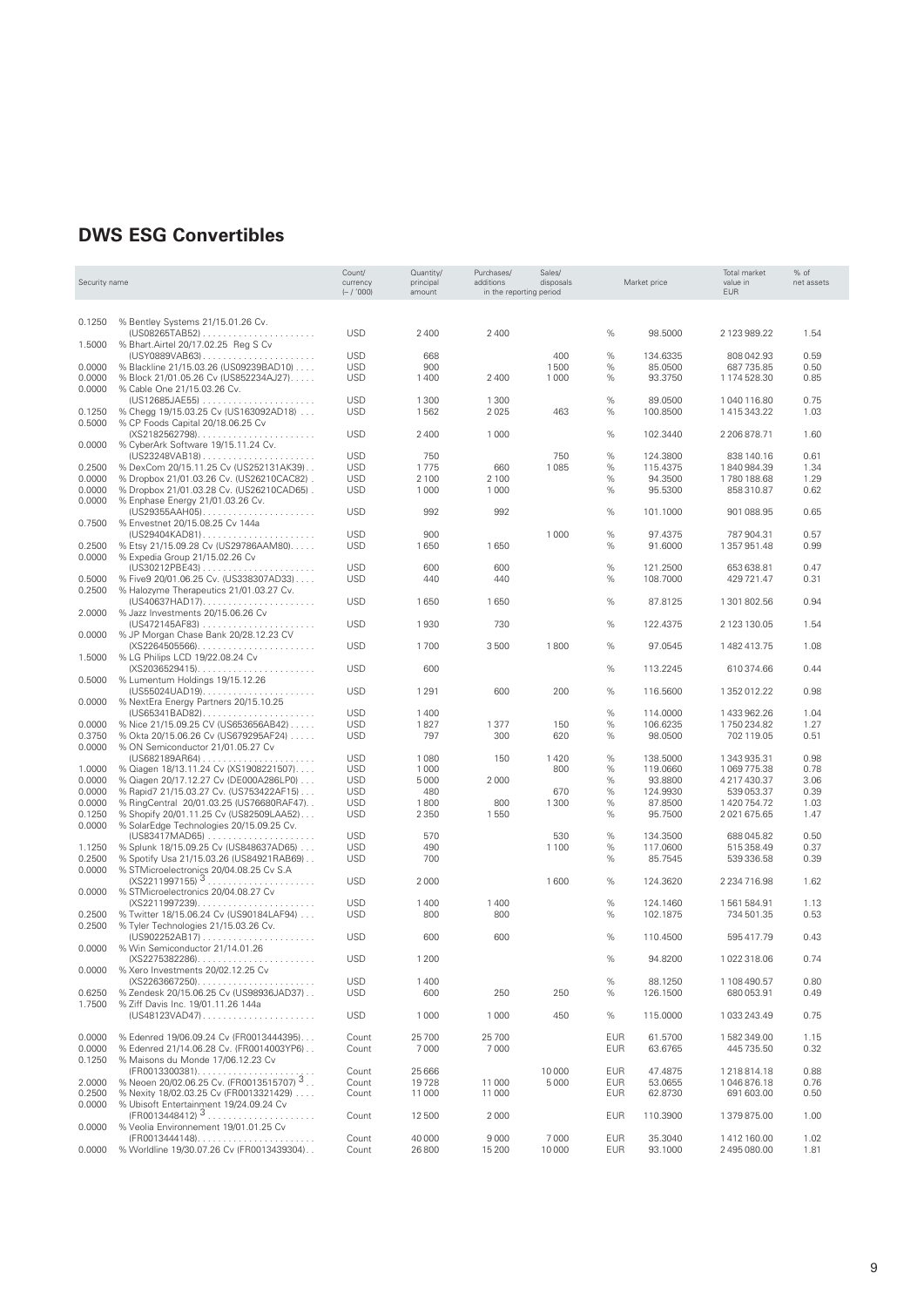| Security name         |                                                                            | Count/<br>currency<br>$(- / '000)$ | Quantity/<br>principal<br>amount | Purchases/<br>additions<br>in the reporting period | Sales/<br>disposals |                          | Market price        | Total market<br>value in<br><b>EUR</b> | % of<br>net assets |
|-----------------------|----------------------------------------------------------------------------|------------------------------------|----------------------------------|----------------------------------------------------|---------------------|--------------------------|---------------------|----------------------------------------|--------------------|
|                       |                                                                            |                                    |                                  |                                                    |                     |                          |                     |                                        |                    |
|                       | Securitized money market instruments                                       |                                    |                                  |                                                    |                     |                          |                     |                                        |                    |
| 1.2500                | % Ence Energia y Celulosa 18/05.03.23 CV                                   |                                    |                                  |                                                    |                     |                          |                     |                                        |                    |
| 0.3750                | % KfW 16/15.03.23 (DE000A168Y22)                                           | <b>EUR</b><br><b>EUR</b>           | 2000<br>2000                     | 2000                                               |                     | $\%$<br>%                | 99.5285<br>100.6840 | 1990 570.00<br>2013680.00              | 1.44<br>1.46       |
| 0.9250<br>1.0000      | % BASF 17/09.03.23 Cv (DE000A2BPEU0)<br>% Deutsche Bank(London)/Voya Fina. | <b>USD</b>                         | 1 0 0 0                          |                                                    | 1000                | %                        | 98.7270             | 887 035.04                             | 0.64               |
|                       | 18/01.05.23 ELN (US25155MKM28)                                             | <b>USD</b>                         | 946                              |                                                    |                     | $\%$                     | 110.0280            | 935 188.57                             | 0.68               |
|                       | Securities admitted to or included in organized markets                    |                                    |                                  |                                                    |                     |                          |                     | 5436062.01                             | 3.94               |
|                       | Interest-bearing securities                                                |                                    |                                  |                                                    |                     |                          |                     |                                        |                    |
| 0.5990                | % Biomarin Pharmaceutical 17/01.08.24 Cv                                   |                                    |                                  |                                                    |                     |                          |                     |                                        |                    |
|                       |                                                                            | <b>USD</b>                         | 600                              |                                                    |                     | %                        | 100.0500            | 539 353.10                             | 0.39               |
| 0.3750<br>0.8750      | % Exact 19/15.03.27 Cv. (US30063PAB13)<br>% Livongo Health 20/01.06.25     | <b>USD</b>                         | 1 2 6 0                          | 300                                                | 640                 | %                        | 95.5000             | 1081132.08                             | 0.78               |
|                       |                                                                            | <b>USD</b>                         | 1470                             | 1470                                               |                     | %                        | 100.7500            | 1330 660.38                            | 0.97               |
| 0.0000                | % Twitter 21/15.03.26 Cv. (US90184LAN29)                                   | <b>USD</b>                         | 600                              | 600                                                |                     | %                        | 84.7500             | 456 873.32                             | 0.33               |
| 0.0000                | % Vail Resorts 20/01.01.26 (US91879QAN97).                                 | <b>USD</b>                         | 1 1 0 0                          | 1 1 0 0                                            |                     | %                        | 97.2500             | 961 141.06                             | 0.70               |
|                       | Securitized money market instruments                                       |                                    |                                  |                                                    |                     |                          |                     |                                        |                    |
| 1.0000                | % Deutsche Bank (London Br.) 18/01.05.23                                   |                                    |                                  |                                                    |                     |                          |                     |                                        |                    |
|                       | MTN Cv (US25155MKU44)                                                      | <b>USD</b>                         | 950                              |                                                    | 500                 | $\%$                     | 124.9960            | 1066902.07                             | 0.77               |
|                       | <b>Unlisted securities</b>                                                 |                                    |                                  |                                                    |                     |                          |                     | 2917059.75                             | 2.12               |
|                       | Interest-bearing securities                                                |                                    |                                  |                                                    |                     |                          |                     |                                        |                    |
| 0.0000                | % Ford Motor Company 21/15.03.26                                           |                                    |                                  |                                                    |                     |                          |                     |                                        |                    |
|                       | $(US345370CZ16) \ldots \ldots \ldots \ldots$                               | <b>USD</b>                         | 975                              | 975                                                |                     | %                        | 121.2500            | 1062 163.07                            | 0.77               |
| 0.0000                | % Novocure 20/01.11.25 Cv. (US67011XAB91)                                  | <b>USD</b>                         | 500                              | 500                                                |                     | %                        | 91.6000             | 411 500.45                             | 0.30               |
| 0.7500                | % Pegasystems 20/01.03.25 Cv<br>(US705573AB99)                             | <b>USD</b>                         | 1700                             | 900                                                |                     | $\%$                     | 94.5000             | 1443396.23                             | 1.05               |
|                       | <b>Total securities portfolio</b>                                          |                                    |                                  |                                                    |                     |                          |                     | 129 782 117.90                         | 94.16              |
|                       |                                                                            |                                    |                                  |                                                    |                     |                          |                     |                                        |                    |
| Derivatives           | Minus signs denote short positions                                         |                                    |                                  |                                                    |                     |                          |                     |                                        |                    |
|                       | Derivatives on individual securities                                       |                                    |                                  |                                                    |                     |                          |                     | 2060113.18                             | 1.49               |
|                       |                                                                            |                                    |                                  |                                                    |                     |                          |                     |                                        |                    |
|                       | <b>Securities options</b><br>(Receivables/payables)                        |                                    |                                  |                                                    |                     |                          |                     |                                        |                    |
| <b>Equity options</b> |                                                                            |                                    |                                  |                                                    |                     |                          |                     |                                        |                    |
|                       | Call adidas Reg. 06/2023 Strike 240.00 (EURX)                              | Count                              | 4000                             |                                                    |                     | <b>EUR</b>               | 16.4750             | 65 900.00                              | 0.05               |
|                       | Call BNP Paribas 12/2022 Strike 56.00 (EURX)                               | Count                              | 15000                            |                                                    |                     | <b>EUR</b>               | 2.9750              | 44 625.00                              | 0.03               |
|                       | Call Deutsche Post Reg. 06/2023 Strike 44.00 (EURX).                       | Count                              | 34 000                           |                                                    |                     | EUR                      | 4.5450              | 154 530.00                             | 0.11               |
|                       | Call Deutsche Telekom Reg. 12/2023 Strike 15.50                            |                                    |                                  |                                                    |                     |                          |                     |                                        |                    |
|                       | Call ENEL 12/2022 Strike 5.60 (EURX)                                       | Count                              | 75 000<br>220 000                |                                                    |                     | <b>EUR</b>               | 2.2850              | 171375.00                              | 0.12               |
|                       | Call Iberdrola (new) 12/2022 Strike 9.50 (EURX).                           | Count<br>Count                     | 175 000                          |                                                    |                     | <b>EUR</b><br><b>EUR</b> | 0.8000<br>0.9800    | 176 000.00<br>171500.00                | 0.13<br>0.12       |
|                       | Call Schneider Electric 12/2022 Strike 140.00 (EURX)                       | Count                              | 6500                             |                                                    |                     | <b>EUR</b>               | 19.7000             | 128 050.00                             | 0.09               |
|                       | Call Siemens Reg. 12/2022 Strike 130.00 (EURX)                             | Count                              | 15000                            |                                                    |                     | <b>EUR</b>               | 12.3750             | 185 625.00                             | 0.13               |
|                       | Call Unilever 06/2023 Strike 48.00 (EURX)                                  | Count                              | 50000                            |                                                    |                     | <b>EUR</b>               | 1.0600              | 53 000.00                              | 0.04               |
|                       | Call Barclays 12/2022 Strike 1.80 (IPE)                                    | Count                              | 550000                           |                                                    |                     | <b>GBP</b>               | 0.0738              | 47819.04                               | 0.03               |
|                       | Call Alphabet Cl.A 01/2024 Strike 2900.00 (USS)                            | Count                              | 600                              |                                                    |                     | <b>USD</b>               | 460.5000            | 248 247.98                             | 0.18               |
|                       | Call Bank of America Corp. 01/2023 Strike 50.00 (USS)                      | Count                              | 36 000                           |                                                    |                     | <b>USD</b>               | 1.9100              | 61778.98                               | 0.04               |
|                       | Call NVIDIA Corp. 06/2023 Strike 250.00 (USS)                              | Count                              | 5000                             |                                                    |                     | <b>USD</b>               | 75.2000             | 337 825.70                             | 0.25               |
|                       | Call Pfizer 01/2023 Strike 50.00 (USS)                                     | Count                              | 40 000                           |                                                    |                     | <b>USD</b>               | 5.9500              | 213836.48                              | 0.16               |
|                       | <b>Currency derivatives</b>                                                |                                    |                                  |                                                    |                     |                          |                     | -263 898.35                            | $-0.19$            |
|                       | <b>Currency futures (short)</b>                                            |                                    |                                  |                                                    |                     |                          |                     |                                        |                    |

# **Open positions**

| $-158887.91$  | $-0.12$  |
|---------------|----------|
| -6475.81      | 0.00     |
| 1 164 57      | $0.00 -$ |
| 21 239.32     | 0.02     |
| $-290.947.55$ | $-0.21$  |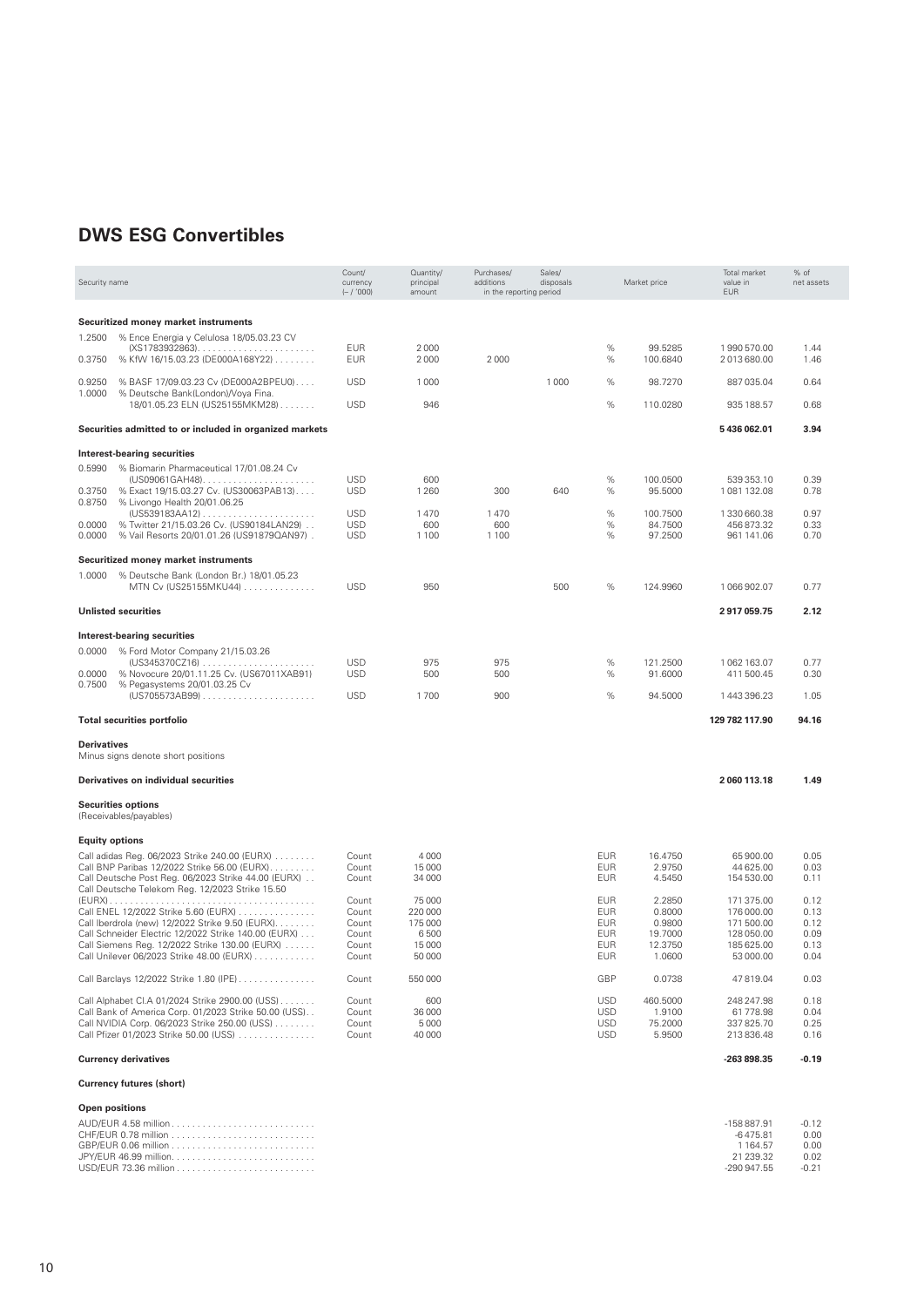| Security name                                                | Count/<br>currency<br>$(- / '000)$                                                      | Quantity/<br>principal<br>amount                                                                | Purchases/<br>additions<br>in the reporting period | Sales/<br>disposals |                                         | Market price                                         | Total market<br>value in<br><b>EUR</b>                                                         | % of<br>net assets                                           |
|--------------------------------------------------------------|-----------------------------------------------------------------------------------------|-------------------------------------------------------------------------------------------------|----------------------------------------------------|---------------------|-----------------------------------------|------------------------------------------------------|------------------------------------------------------------------------------------------------|--------------------------------------------------------------|
|                                                              |                                                                                         |                                                                                                 |                                                    |                     |                                         |                                                      |                                                                                                |                                                              |
| <b>Closed positions</b>                                      |                                                                                         |                                                                                                 |                                                    |                     |                                         |                                                      |                                                                                                |                                                              |
|                                                              |                                                                                         |                                                                                                 |                                                    |                     |                                         |                                                      | $-1015.34$<br>350.94<br>4750.32<br>115 795.58<br>50 127.53                                     | 0.00<br>0.00<br>0.00<br>0.08<br>0.04                         |
| Cash and non-securitized money market instruments            |                                                                                         |                                                                                                 |                                                    |                     |                                         |                                                      | 6230022.73                                                                                     | 4.52                                                         |
| Cash at bank                                                 |                                                                                         |                                                                                                 |                                                    |                     |                                         |                                                      | 6230022.73                                                                                     | 4.52                                                         |
| <b>Demand deposits at Depositary</b>                         |                                                                                         |                                                                                                 |                                                    |                     |                                         |                                                      |                                                                                                |                                                              |
| Deposits in other EU/EEA currencies                          | <b>EUR</b><br><b>EUR</b>                                                                | 6037469.88<br>188.72                                                                            |                                                    |                     | %<br>%                                  | 100<br>100                                           | 6037469.88<br>188.72                                                                           | 4.38<br>0.00                                                 |
| Deposits in non-EU/EEA currencies                            |                                                                                         |                                                                                                 |                                                    |                     |                                         |                                                      |                                                                                                |                                                              |
| Australian dollar<br>Hong Kong dollar                        | <b>AUD</b><br>CAD<br>CHF<br>GBP<br><b>HKD</b><br><b>JPY</b><br><b>KRW</b><br><b>USD</b> | 66889.64<br>18.53<br>31 691.41<br>22928.69<br>1860.74<br>4 184 357.00<br>22 190.00<br>65 216.58 |                                                    |                     | %<br>%<br>%<br>%<br>%<br>$\%$<br>%<br>% | 100<br>100<br>100<br>100<br>100<br>100<br>100<br>100 | 44 936.11<br>13.29<br>30789.28<br>27 030.58<br>213.53<br>30769.59<br>16.44<br>58 595.31        | 0.03<br>0.00<br>0.02<br>0.02<br>0.00<br>0.02<br>0.00<br>0.04 |
| Other assets                                                 |                                                                                         |                                                                                                 |                                                    |                     |                                         |                                                      | 110 204.16                                                                                     | 0.08                                                         |
| Interest receivable response to contract the contract of the | <b>EUR</b><br><b>EUR</b>                                                                | 105 672.46<br>4531.70                                                                           |                                                    |                     | %<br>%                                  | 100<br>100                                           | 105 672.46<br>4531.70                                                                          | 0.08<br>0.00                                                 |
| <b>Other liabilities</b>                                     |                                                                                         |                                                                                                 |                                                    |                     |                                         |                                                      | -92 112.10                                                                                     | $-0.06$                                                      |
| Liabilities from cost items                                  | <b>EUR</b><br><b>EUR</b>                                                                | $-90616.63$<br>$-1495.47$                                                                       |                                                    |                     | %<br>$\%$                               | 100<br>100                                           | $-90616.63$<br>$-1495.47$                                                                      | $-0.06$<br>0.00                                              |
| <b>Net assets</b>                                            |                                                                                         |                                                                                                 |                                                    |                     |                                         |                                                      | 137 826 447.52                                                                                 | 100.00                                                       |
| Net asset value per unit and<br>number of units outstanding  | Count/<br>currency                                                                      |                                                                                                 |                                                    |                     |                                         |                                                      | Net asset value per unit<br>in the respective currency                                         |                                                              |
| Net asset value per unit<br>Number of units outstanding      | EUR<br><b>EUR</b><br><b>EUR</b><br><b>EUR</b><br>Count<br>Count<br>Count<br>Count       |                                                                                                 |                                                    |                     |                                         |                                                      | 143.94<br>151.44<br>113.32<br>111.92<br>681 670.684<br>191 988.630<br>17 181.692<br>77 583.373 |                                                              |

Negligible rounding errors may have arisen due to the rounding of calculated percentages.

#### **Market abbreviations**

#### **Futures exchanges**

EURX = Eurex (Eurex Frankfurt/Eurex Zurich) IPE = ICE Futures Europe USS = American Stock Options Exchange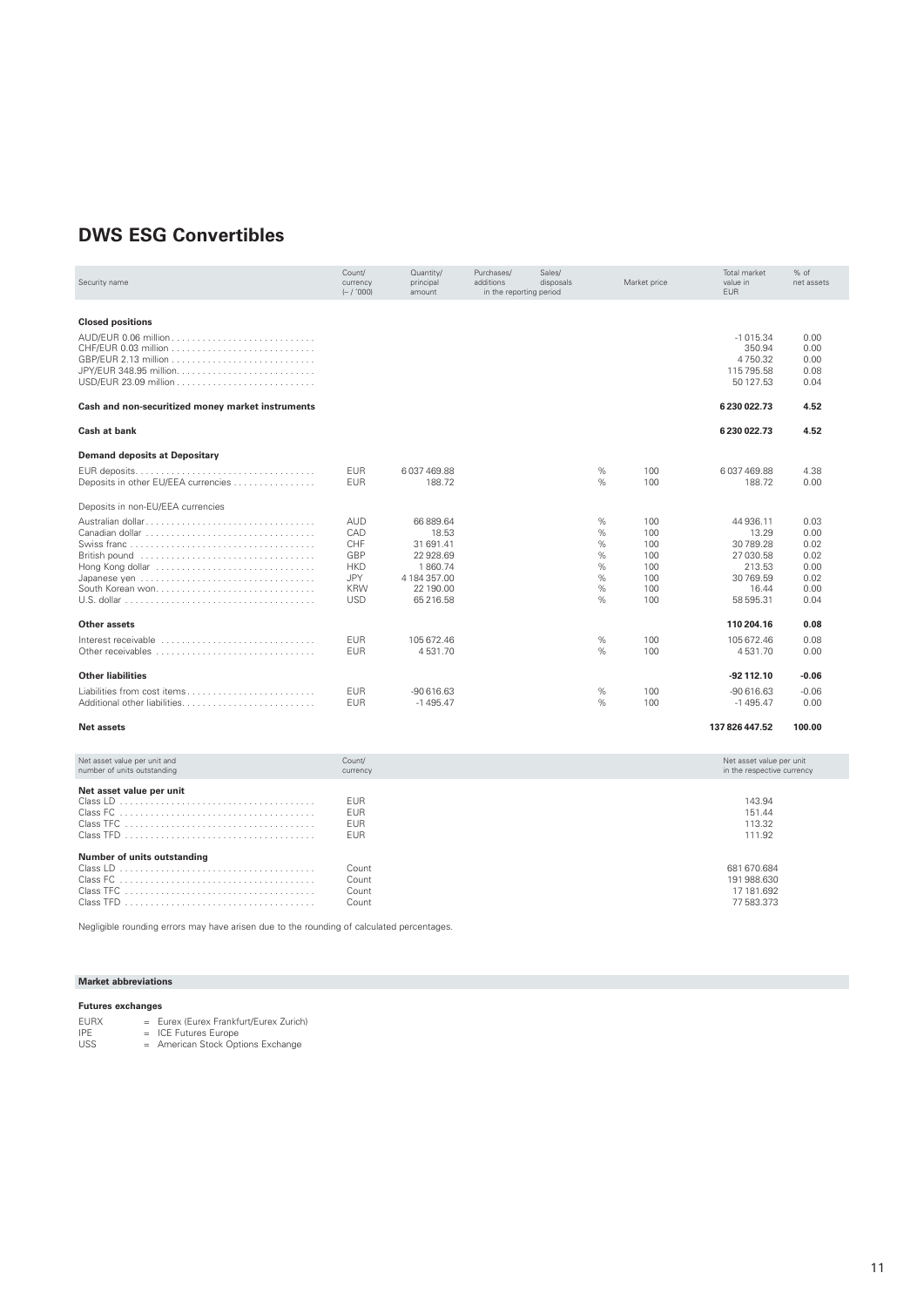# **Exchange rates (indirect quotes)**

|                       | $1.488550 = FUR$     |  | $\overline{1}$ |  |
|-----------------------|----------------------|--|----------------|--|
| Canadian dollar CAD   | $1.394050 = FUR$     |  | $\overline{1}$ |  |
|                       | $1.029300 = FUR$     |  | $\overline{1}$ |  |
| British pound  GBP    | $0.848250 = FUR$     |  | $\overline{1}$ |  |
| Hong Kong dollar  HKD | $8.714150 = FUR$     |  | $\overline{1}$ |  |
| Japanese yen  JPY     | $135.990000 = FUR$   |  | $\overline{1}$ |  |
| South Korean won KRW  | $1.350.115000 = FUR$ |  | $\overline{1}$ |  |
|                       | $1.113000 = FUR$     |  | $\overline{1}$ |  |

# **Footnotes**

These securities are completely or partly lent as securities loans. The equivalent value of the lent securities is EUR 7 083 258.71.

As of March 31, 2022

#### **Transactions completed during the reporting period that no longer appear in the investment portfolio**

**Purchases and sales of securities, investment fund units and promissory note loans (Schuldscheindarlehen); market classifications are as of the reporting date**

| Security name |                                                          | Count/<br>currency<br>$(- / '000)$ | Purchases/<br>additions | Sales/<br>disposals | Security name |                                                                        | Count/<br>currency<br>$(- / 000)$ | Purchases/<br>additions | Sales/<br>disposals |
|---------------|----------------------------------------------------------|------------------------------------|-------------------------|---------------------|---------------|------------------------------------------------------------------------|-----------------------------------|-------------------------|---------------------|
|               | Securities traded on an exchange                         |                                    |                         |                     |               | 0.0000 % Enphase Energy 21/01.03.26 Cv<br>(US29355AAG22)               | <b>USD</b>                        | 250                     | 850                 |
|               | Interest-bearing securities                              |                                    |                         |                     |               | 0.1250 % Etsy 20/01.09.27 Cv (US29786AAL08)                            | <b>USD</b>                        |                         | 1328                |
|               | 0.1500 % Sika 18/05.06.25 Cv (CH0413990240) . CHF        |                                    |                         | 540                 |               | 0.0000 % Ford Motor 21/15.03.26 Cv<br>(US345370CY41)                   | <b>USD</b>                        |                         | 1988                |
| 2.1250        | % AMS-OSRAM 20/03.11.27 Cv                               |                                    |                         |                     |               | 0.0000 % Guardant Health 20/15.11.27 Cv                                | <b>USD</b>                        |                         | 700                 |
|               |                                                          | <b>EUR</b>                         |                         | 1 0 0 0             |               | (US40131MAA71)<br>0.2500 % Halozyme Therapeutics 21/01.03.27 Cv        |                                   |                         |                     |
|               | 0.5000 % BE Semiconductor Industries                     |                                    |                         |                     |               | (US40637HAC34) USD                                                     |                                   | 750                     | 1350                |
|               | 17/06.12.24 Cv (XS1731596257)                            | EUR                                | 500                     | 500                 |               | 0.3750 % Insulet Corporation19/01.09.26                                |                                   |                         |                     |
|               | 1.6250 % BNP Paribas 16/23.02.26 MTN                     |                                    |                         |                     |               | (US45784PAK75)  USD                                                    |                                   |                         | 650                 |
|               | (XS1369250755) EUR                                       |                                    | 900                     | 900                 |               | 3.3750 % Lenovo Group 19/24.01.24 Cv                                   |                                   |                         |                     |
|               | 0.5000 % Citigr. GM Funding Lux/Tel. Austria             |                                    |                         |                     |               | $(XS1937306121)$                                                       | <b>USD</b>                        |                         | 700                 |
|               | 16/04.08.23 Cv (XS1466161350)                            | <b>EUR</b>                         |                         | 600                 |               | 0.8750 % Mandiant 18/01.06.24 (US31816QAF81) USD                       |                                   |                         | 1 1 0 0             |
|               | 1.5000 % Delivery Hero 20/15.07.28 Cv                    | <b>EUR</b>                         |                         | 600                 |               | 0.0000 % Meituan 21/27.04.27 Cv.                                       |                                   |                         |                     |
|               | (DE000A3H2WQ0)<br>0.8750 % Delivery Hero SE 20/15.07.25  |                                    |                         |                     |               |                                                                        |                                   |                         | 1600                |
|               | (DE000A3H2WP2)                                           | <b>EUR</b>                         | 700                     | 700                 |               | 0.0000 % Meituan 21/27.04.28 Cv                                        |                                   |                         |                     |
|               | 2.0000 % Deutsche Lufthansa 20/17.11.25 Cv               |                                    |                         |                     |               |                                                                        |                                   |                         | 1900                |
|               | (DE000A3H2UK7)                                           | EUR                                |                         | 800                 |               | 0.2500 % NeoGenomics 21/15.01.28                                       |                                   |                         |                     |
|               | 1.5000 % Immofinanz 17/24.01.24 Cv                       |                                    |                         |                     |               |                                                                        |                                   |                         | 1436                |
|               | $(XS1551932046)$                                         | <b>EUR</b>                         |                         | 800                 |               | 0.0000 % Nio 21/01.02.26 Cv 144a                                       |                                   |                         | 1753                |
|               | 0.6250 % MorphoSys 20/16.10.25 S.MOR Cv.                 |                                    |                         |                     |               | (US62914VAC00) USD<br>0.0000 % Novocure 20/01.11.25 CV                 |                                   |                         |                     |
|               | $(DE000A3H2XW6)$                                         | <b>EUR</b>                         |                         | 800                 |               | (US67011XAA19)  USD                                                    |                                   |                         | 500                 |
|               | 0.0000 % Zhejiang Expressway 21/20.01.26 Cv              |                                    |                         |                     |               | 0.3750 % Palo Alto Networks 20/01.06.25 Cv                             |                                   |                         |                     |
|               | $(XS2127864622)$                                         | <b>EUR</b>                         |                         | 500                 |               | (US697435AF27) USD                                                     |                                   |                         | 950                 |
|               |                                                          |                                    |                         |                     |               | 0.0000 % Pinduoduo 20/01.25.25                                         |                                   |                         |                     |
|               | 0.8000 % Japan 13/20.06.23 No.329                        |                                    |                         |                     |               | (US722304AC65)  USD                                                    |                                   |                         | 600                 |
|               | $(JP1103291D68)$                                         | <b>JPY</b>                         | 130 000                 | 130 000             |               | 1.1250 % Splunk 20/15.06.27 Cv                                         |                                   |                         |                     |
|               |                                                          |                                    |                         |                     |               | (US848637AF14) USD                                                     |                                   |                         | 600                 |
|               | 0.1250 % Bentley Systems 21/15.01.26<br>(US08265TAA79)   | <b>USD</b>                         | 1000                    | 1 0 0 0             |               | 0.2500 % Sunnova Energy International I                                |                                   |                         |                     |
|               | 0.0000 % Block 20/01.05.26 144A                          |                                    |                         |                     |               | 21/01.12.26 Cv. (US86745KAE47) USD                                     |                                   | 640                     | 640                 |
|               | (US852234AG87)  USD                                      |                                    |                         | 2 1 0 0             |               | 1.2500 % Teladoc Health 20/01.06.27 Cv.                                |                                   |                         |                     |
|               | 0.7500 % Booking Holdings 21/01.05.25 Cv                 |                                    |                         |                     |               | (US87918AAF21)                                                         | <b>USD</b>                        |                         | 1600                |
|               | (US09857LAN82)  USD                                      |                                    |                         | 510                 |               | 0.0000 % Twitter 21/15.03.26 (US90184LAM46)                            | <b>USD</b>                        | 600                     | 600                 |
|               | 0.0000 % Chegg 20/01.09.26 Cv.                           |                                    |                         |                     |               | 0.2500 % Tyler Technologies 21/15.03.26 Cv.<br>144a (US902252AA34) USD |                                   |                         | 600                 |
|               | (US163092AF65)USD                                        |                                    | 200                     | 2959                |               | 0.0000 % Vail Resorts 20/01.01.26                                      |                                   |                         |                     |
|               | 0.0000 % Cloudflare 21/15.08.26 Cv.                      |                                    |                         |                     |               | (US91879QAM15)  USD                                                    |                                   | 200                     | 1 1 0 0             |
|               | (US18915MAD92)                                           | <b>USD</b>                         | 300                     | 1500                |               | 0.0000 % Wix.Com 18/01.07.23 Cv                                        |                                   |                         |                     |
|               | 0.3750 % Coupa Software 20/15.06.26 Cv                   |                                    |                         |                     |               | (US92940WAB54)USD                                                      |                                   | 400                     | 400                 |
|               | (US22266LAF31) USD                                       |                                    | 500                     | 2 2 0 0             |               | 0.0000 % Wix.Com 20/15.08.25 Cv                                        |                                   |                         |                     |
|               | 0.0000 % Docusign 21/15.01.24 Cv.                        |                                    |                         |                     |               | (US92940WAD11)  USD                                                    |                                   |                         | 2 2 5 0             |
|               | (US256163AC07)  USD                                      |                                    | 400                     | 1700                |               | 0.2500 % ZYNGA 19/01.06.24 Cv                                          |                                   |                         |                     |
|               | 0.0000 % Docusign 21/15.01.24 Cv.                        |                                    |                         |                     |               | (US98986TAB44)  USD                                                    |                                   |                         | 700                 |
|               | (US256163AD89)  USD<br>0.0000 % Dropbox 21/01.03.26 144a |                                    | 1300                    | 1 3 0 0             |               | 0.0000 % Zynga 20/15.12.26 144a                                        |                                   |                         |                     |
|               | (US26210CAA27) USD                                       |                                    | 1550                    | 2 1 0 0             |               | (US98986TAC27) USD                                                     |                                   | 320                     | 1 1 2 0             |
|               | 0.0000 % Dropbox 21/01.03.28 Cv                          |                                    |                         |                     |               | 0.0000 % Zynga 20/15.12.26 Cv.                                         |                                   |                         |                     |
|               | (US26210CAB00)  USD                                      |                                    |                         | 1 0 0 0             |               | (US98986TAD00) USD                                                     |                                   | 1120                    | 1 1 2 0             |
|               |                                                          |                                    |                         |                     |               |                                                                        |                                   |                         |                     |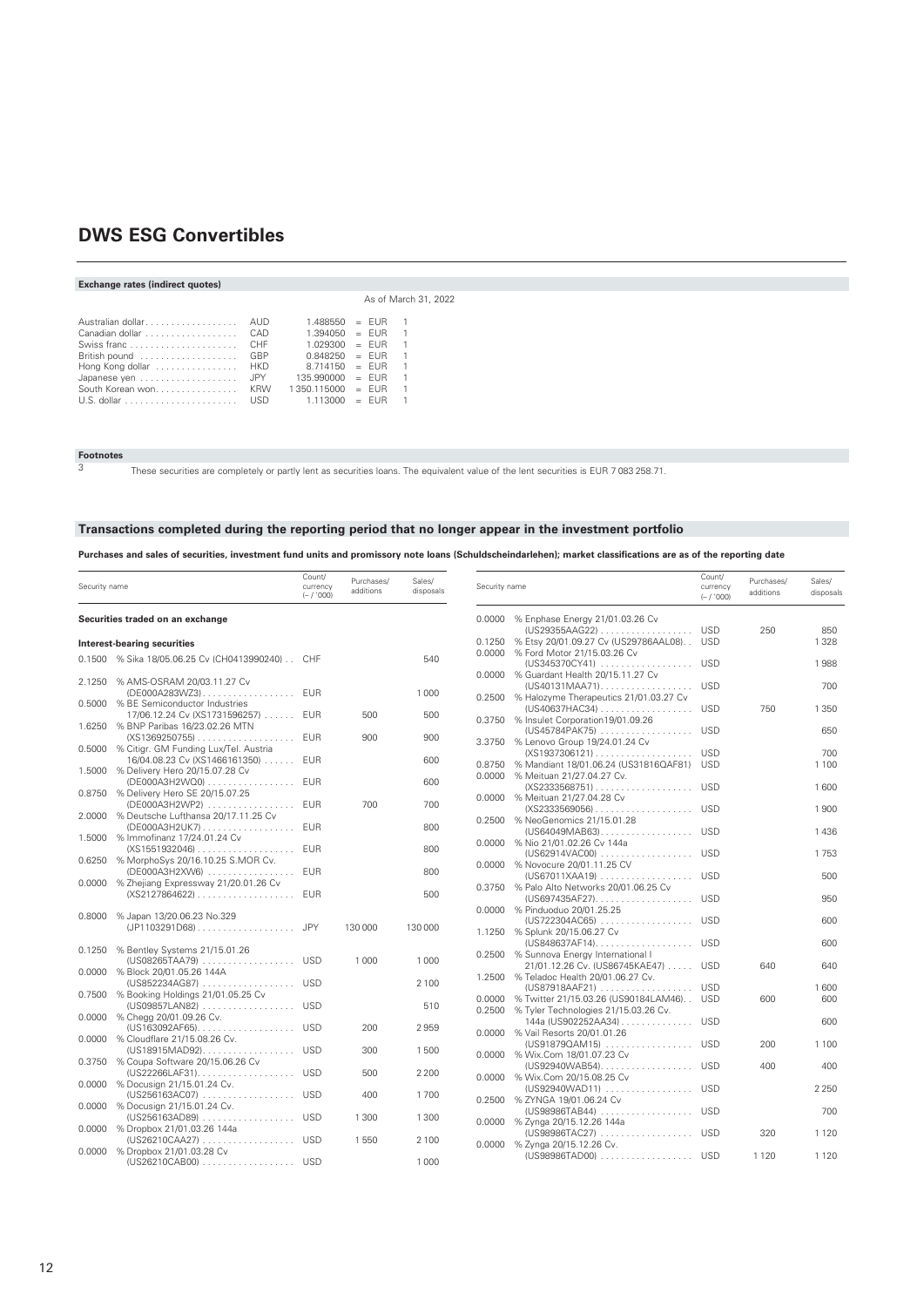| Security name              |                                                                                                                     | Count/<br>currency<br>$(-/000)$ | Purchases/<br>additions | Sales/<br>disposals      |
|----------------------------|---------------------------------------------------------------------------------------------------------------------|---------------------------------|-------------------------|--------------------------|
| 0.7000<br>0.3750<br>0.0000 | % Accor 20/07.12.27 (FR0013521085)<br>% Orpea 19/17.05.27 Cv (FR0013418795).<br>% Soitec 20/01.10.25 (FR0014000105) | Count<br>Count<br>Count         | 1000                    | 15 000<br>11 059<br>8400 |
| 7.2500                     | % Bank of America 08/und, Cv S.L<br>$(US0605056821)$                                                                | Count                           |                         | 1 1 0 0                  |
|                            | Securitized money market instruments                                                                                |                                 |                         |                          |
| 1.1250                     | % Telecom Italia 15/26.03.22 Cv<br>$(XS1209185161) \ldots \ldots \ldots \ldots \ldots$                              | <b>FUR</b>                      | 3000                    | 3000                     |
| 0.8000                     | % Japan 12/20.09.22 No.325<br>$(JP1103251C91)$                                                                      | <b>JPY</b>                      | 130000                  | 130 000                  |
| 0.8750                     | % AMS-OSRAM 17/28.09.22 Cv<br>(DE000A19PVM4)                                                                        | <b>USD</b>                      |                         | 3000                     |
| 2.0000                     | % NortonLifeLock Inc. 20/15.08.22 Cv                                                                                | USD.                            | 440                     | 440                      |
|                            | Securities admitted to or included in organized markets                                                             |                                 |                         |                          |
|                            | Interest-bearing securities                                                                                         |                                 |                         |                          |
| 0.0000<br>1.7500           | % Bill.Com Holdings 21/01.04.27 Cv.<br>$(US090043AC48)$<br>% Insmed 18/15.01.25 Cv                                  | <b>USD</b>                      | 600                     | 600                      |
|                            | (US457669AA77)                                                                                                      | <b>USD</b>                      | 600                     | 600                      |
| 1.5000                     | % Sarepta Therapeutics 17/15.11.24 Cv<br>(US803607AB68)                                                             | <b>USD</b>                      |                         | 500                      |
|                            | <b>Unlisted securities</b>                                                                                          |                                 |                         |                          |
|                            | Interest-bearing securities                                                                                         |                                 |                         |                          |
| 0.0000                     | % Menicon 21/29.01.25 Cv.<br>$(XS2286418046) \ldots \ldots \ldots \ldots \ldots$                                    | <b>JPY</b>                      |                         | 130 000                  |
| 0.0000                     | % Cable One 21/15.03.26 Cv.<br>(US12685JAD72)  USD                                                                  |                                 | 1300                    | 1 300                    |
|                            |                                                                                                                     |                                 |                         |                          |

**Derivatives (option premiums realized in opening transactions, or total options transactions; in the case of warrants, purchases and sales are shown)**

|                                                     |                                                  | Value ('000)                          |
|-----------------------------------------------------|--------------------------------------------------|---------------------------------------|
| <b>Currency futures</b>                             |                                                  |                                       |
| Futures contracts to purchase currencies            |                                                  |                                       |
| AUD/EUR<br>CHF/EUR<br>GBP/EUR<br>JPY/EUR<br>USD/EUR | EUR.<br>EUR.<br><b>EUR</b><br>EUR<br>EUR.        | 2585<br>1549<br>2415<br>1321<br>89299 |
| <b>Futures contracts to sell currencies</b>         |                                                  |                                       |
| AUD/EUR<br>CHF/EUR<br>GBP/EUR<br>JPY/EUR<br>USD/EUR | <b>EUR</b><br><b>FUR</b><br>EUR.<br>EUR.<br>EUR. | 2604<br>1707<br>3001<br>855<br>97714  |
| <b>Option contracts</b>                             |                                                  |                                       |
| <b>Securities options</b>                           |                                                  |                                       |

#### **Equity options**

| Call options purchased:                                          | FUR | 13 183 |
|------------------------------------------------------------------|-----|--------|
| (Underlyings: adidas Reg., AXA, BNP Paribas, Deutsche Post Reg., |     |        |
| Deutsche Telekom Rea., ENEL, Microsoft Corp., Pfizer, Siemens    |     |        |
| Rea., VINCI)                                                     |     |        |

# **Securities loans (total transactions, at the value agreed at the closing of the loan contract)**

|                                                                                                                                                                                                                                                                                                                                                                                                                                                                                                                                                                                        |            | Value ('000) |
|----------------------------------------------------------------------------------------------------------------------------------------------------------------------------------------------------------------------------------------------------------------------------------------------------------------------------------------------------------------------------------------------------------------------------------------------------------------------------------------------------------------------------------------------------------------------------------------|------------|--------------|
| No fixed maturity                                                                                                                                                                                                                                                                                                                                                                                                                                                                                                                                                                      | <b>FUR</b> | 12998        |
| Security description: 1.5000 % Amadeus IT Group 20/09.04.25 Cv<br>(XS2154448059), 1.6250 % BNP Paribas 16/23.02.26 MTN<br>(XS1369250755), 0.0000 % Criteria Caixa 21/22.06.25 Cv.<br>(XS2356306642), 0.3750 % KfW 16/15.03.23 (DE000A168Y22),<br>2.0000 % KPN 19/und. (XS2069101868), 0.0000 % Umicore<br>20/23.06.25 Cv (BE6322623669), 0.7500 % Cornwall Jersey<br>21/16.04.26 Cv (XS2332692719), 0.0000 % Bill.Com Holdings<br>21/01.04.27 Cv. (US090043AC48), 0.0000 % Meituan 21/27.04.27<br>Cy. (XS2333568751), 0.0000 % STMicroelectronics 20/04.08.25<br>Cv S.A (XS2211997155) |            |              |
|                                                                                                                                                                                                                                                                                                                                                                                                                                                                                                                                                                                        |            |              |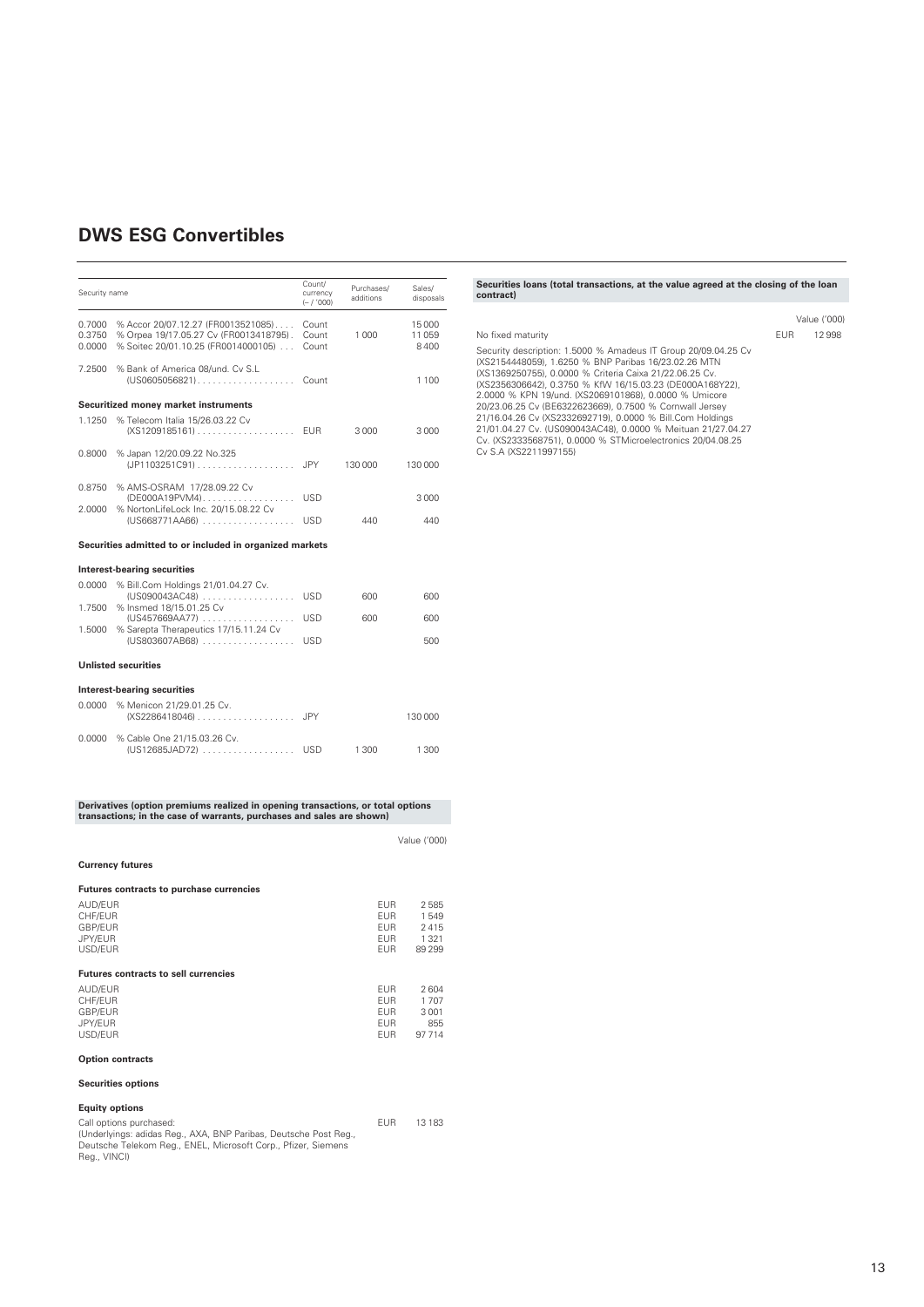### **Notes to the financial statements (in accordance with article 7, no. 9, KARBV (Accounting and Valuation Regulation issued under the KAGB))**

#### **Other disclosures**

| Net asset value per unit, Class LD:<br>Net asset value per unit, Class FC:<br>Net asset value per unit, Class TFC:<br>Net asset value per unit, Class TFD: | EUR 143.94<br>EUR 151.44<br>EUR 113.32<br>EUR 111.92 |
|------------------------------------------------------------------------------------------------------------------------------------------------------------|------------------------------------------------------|
| Number of units outstanding, Class LD:                                                                                                                     | 681 670.684                                          |
| Number of units outstanding, Class FC:                                                                                                                     | 191 988.630                                          |
| Number of units outstanding, Class TFC:                                                                                                                    | 17 181.692                                           |
| Number of units outstanding. Class TFD:                                                                                                                    | 77 583.373                                           |

#### **Disclosure regarding asset valuation procedures:**

The Depositary shall determine the value with the participation of the asset management company. The Depositary generally bases its valuation on external sources.

If no trading prices are available, prices are determined with the aid of valuation models (derived market values) which are agreed between the Depositary and the asset management company and which are based as far as possible on market parameters. This procedure is subject to an ongoing monitoring process. The plausibility of price information from third parties is checked through other pricing sources, model calculations or other suitable procedure.

Investments reported in this report are not valued at derived market values.

#### **Notes on swing pricing**

Swing pricing is a mechanism that is intended to protect shareholders from the negative effects of trading costs arising from subscription and redemption activities. Extensive subscriptions and redemptions within a fund may lead to a dilution of the assets of this fund, as the net asset value sometimes does not reflect all trading and other costs that are incurred when the portfolio manager must buy or sell securities in order to manage large (net) inflows or outflows in the fund. In addition to these costs, substantial order volumes may lead to market prices that are considerably below or above the market prices that apply under normal circumstances.

To enhance the investor protection of existing shareholders, a swing pricing mechanism can be applied to compensate for trading costs and other expenses if the aforementioned cumulative (net) inflows or outflows should have a material impact on a fund on a valuation date and exceed a predetermined threshold (partial swing pricing).

The asset management company will predefine thresholds for the application of the swing pricing mechanism, based, among other things, on current market conditions, available market liquidity and estimated dilution costs. In accordance with these thresholds, the adjustment itself will be initiated automatically. If the (net) inflows/ outflows exceed the swing threshold, the net asset value is revised upward if the fund sees large net inflows and is revised downward in the event of large net outflows. This adjustment is applied uniformly to all subscriptions and redemptions for the trading day in question. If a performance-based fee applies for the fund, the calculation is based on the original net asset value.

The asset management company has established a swing pricing committee that determines the swing factors for each individual fund. These swing factors indicate the extent of the net asset value adjustment. The swing pricing committee takes into account the following factors in particular:

- bid-ask spread (fixed-price element)
- impacts on the market (impacts of the transactions on the price),
- additional costs that are incurred as a result of trading activities for the investments.

The appropriateness of the applied swing factors, the operational decisions made in connection with the swing pricing (including the swing threshold) and the extent of the adjustment are reviewed at regular intervals.

The amount of the swing pricing adjustment can therefore vary and will not generally exceed 2% of the original net asset value per unit. The net asset value adjustment is available upon request from the asset management company. In a market environment with extreme illiquidity, the asset management company can, however, increase the swing price adjustment to<br>more than 2% of the original net asset value. S

As the mechanism should only be applied if significant (net) inflows or outflows are expected and it does not apply for normal trading volumes, it is assumed that the net asset value will only be adjusted occasionally.

This fund can apply swing pricing but has not done so in the reporting period, as its (net) inflows and outflows did not exceed the relevant threshold previously defined.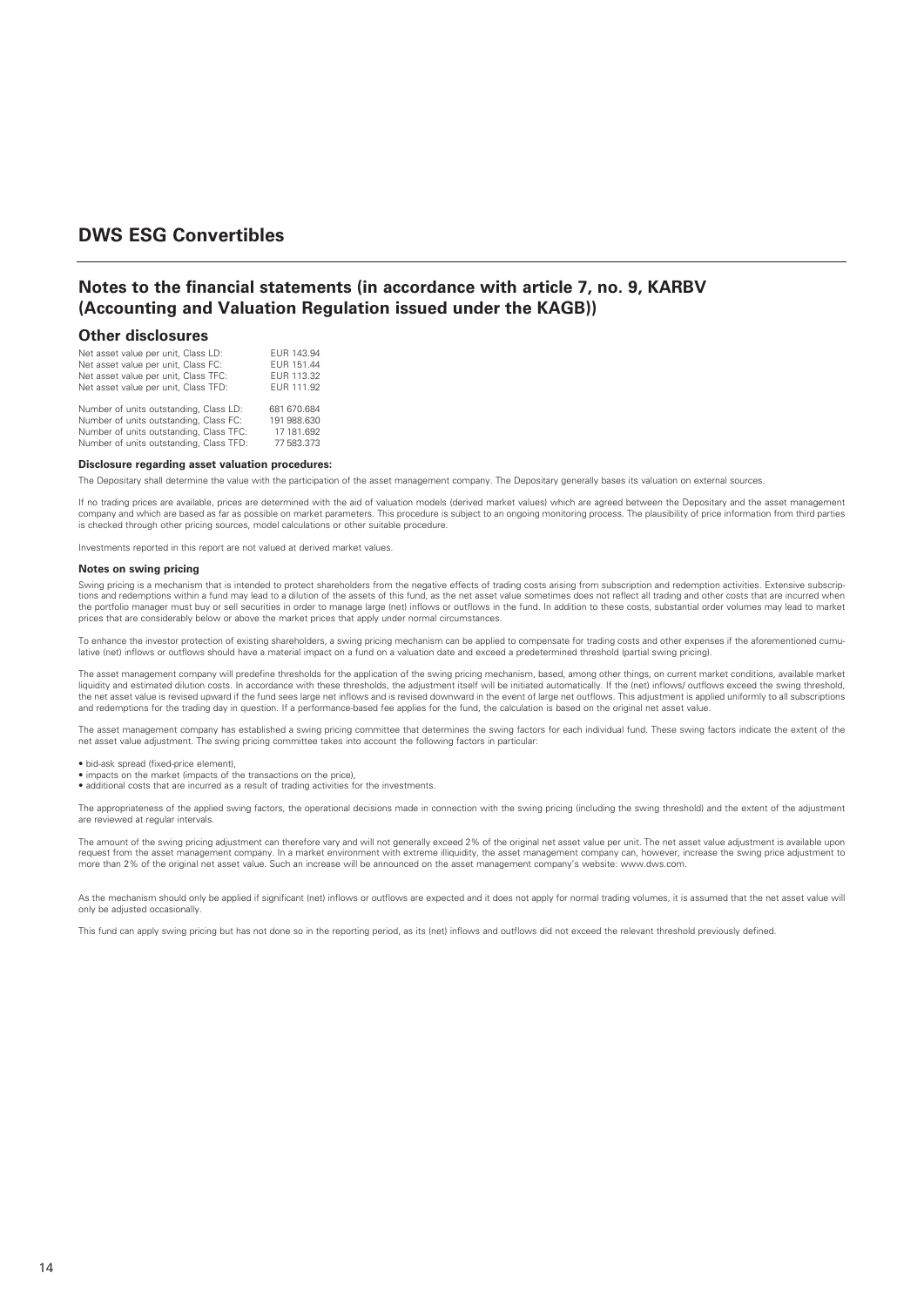### **Information pursuant to Regulation (EU) 2015/2365 on transparency of securities financing transactions (SFTs) and of reuse and amending Regulation (EU) No. 648/2012 – Statement in accordance with Section A**

|                                             | <b>Securities lending</b>                     | <b>Repurchase agreements</b> | <b>Total return swaps</b> |
|---------------------------------------------|-----------------------------------------------|------------------------------|---------------------------|
| <b>Stated in fund currency</b>              |                                               |                              |                           |
|                                             | 1. Assets used                                |                              |                           |
| <b>Absolute</b>                             | 7 083 258.71                                  |                              |                           |
| In % of the fund's net assets               | 5.14                                          |                              |                           |
|                                             | 2. The 10 largest counterparties              |                              |                           |
| 1. Name                                     | Morgan Stanley Europe S.E.,<br>Frankfurt/Main |                              |                           |
| <b>Gross volume</b><br>of open transactions | 2 543 843.28                                  |                              |                           |
| <b>Country of registration</b>              | <b>Federal Republic of Germany</b>            |                              |                           |
| 2. Name                                     | Barclays Bank Ireland PLC, Dublin             |                              |                           |
| Gross volume<br>of open transactions        | 1781039.00                                    |                              |                           |
| <b>Country of registration</b>              | Ireland                                       |                              |                           |
| 3. Name                                     | UBS AG, London                                |                              |                           |
| Gross volume<br>of open transactions        | 993 510.00                                    |                              |                           |
| <b>Country of registration</b>              | United Kingdom                                |                              |                           |
| 4. Name                                     | Goldman Sachs AG, Frankfurt/Main              |                              |                           |
| <b>Gross volume</b><br>of open transactions | 713 321.00                                    |                              |                           |
| <b>Country of registration</b>              | <b>Federal Republic of Germany</b>            |                              |                           |
| 5. Name                                     | J.P. Morgan AG, Frankfurt/Main                |                              |                           |
| <b>Gross volume</b><br>of open transactions | 583 720.50                                    |                              |                           |
| <b>Country of registration</b>              | <b>Federal Republic of Germany</b>            |                              |                           |
| 6. Name                                     | BNP Paribas S.A., Paris                       |                              |                           |
| Gross volume<br>of open transactions        | 467824.93                                     |                              |                           |
| <b>Country of registration</b>              | France                                        |                              |                           |
| 7. Name                                     |                                               |                              |                           |
| Gross volume<br>of open transactions        |                                               |                              |                           |
| <b>Country of registration</b>              |                                               |                              |                           |
| 8. Name                                     |                                               |                              |                           |
| Gross volume<br>of open transactions        |                                               |                              |                           |
| <b>Country of registration</b>              |                                               |                              |                           |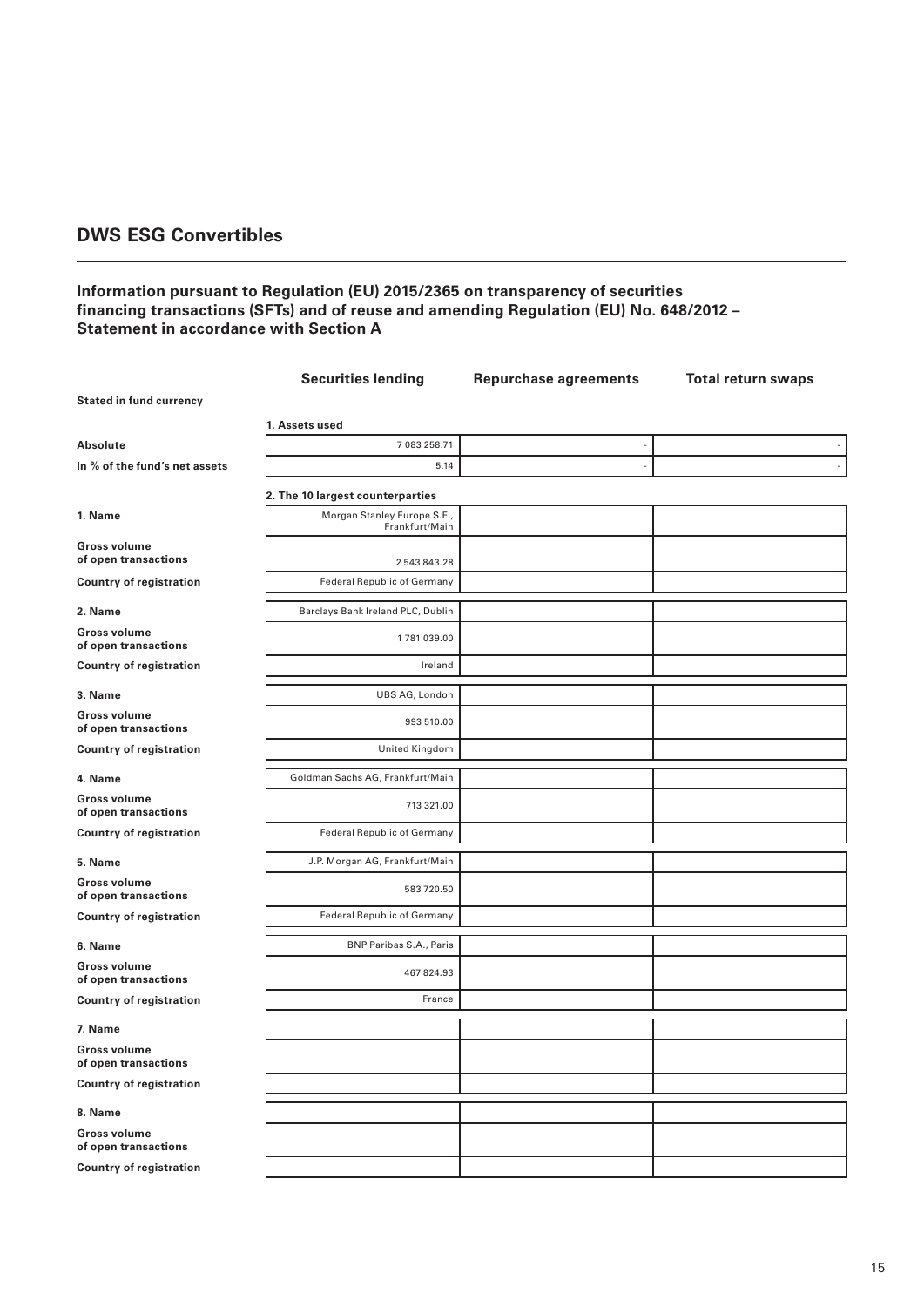# **9. Name**

**Gross volume of open transactions Country of registration**

#### **10. Name**

**Gross volume of open transactions Country of registration**

**3. Type(s) of settlement and clearing** 

#### **(e.g., bilateral, tri-party, central counterparty, and the set of the set of the set of the set of the set of the set of the set of the set o**<br> **central counterparty**)

|                    | 4. Transactions classified by term to maturity (absolute amounts) |  |
|--------------------|-------------------------------------------------------------------|--|
| Less than 1 day    |                                                                   |  |
| 1 day to 1 week    |                                                                   |  |
| 1 week to 1 month  |                                                                   |  |
| 1 to 3 months      |                                                                   |  |
| 3 months to 1 year |                                                                   |  |
| More than 1 year   |                                                                   |  |
| No fixed maturity  | 7 083 258.71                                                      |  |
|                    | 5. Type(s) and quality/qualities of collateral received           |  |

|                      | Type(s):     |  |
|----------------------|--------------|--|
| <b>Bank balances</b> |              |  |
| <b>Bonds</b>         | 747 836.99   |  |
| Equities             | 5 655 191.97 |  |
| Other                | 1064738.56   |  |

#### **Quality/Qualities:**

Insofar as securities lending transactions, reverse repurchase agreements or transactions with OTC derivatives (except forward<br>currency transactions) are concluded, collateral in one of the following forms is provided to t

– Liquid assets such as cash, short-term bank deposits, money market instruments according to the definition in Directive 2007/16/EC of March 19, 2007, letters of credit and first-demand guarantees that are issued by top-rated credit institutions not affiliated with the<br>counterparty, or bonds issued by an OECD member country or its local authorities or local, regional or international level, regardless of their term to maturity

– Units of a collective investment undertaking (hereinafter "UCI") investing in money market instruments that calculates a net asset value daily and has a rating of AAA or an equivalent rating

– Units of a UCITS that invests predominantly in the bonds and equities listed under the next two indents

– Bonds, regardless of their term to maturity, that have a minimum rating of low investment-grade

– Equities admitted to or traded in a regulated market in a member state of the European Union or on an exchange in an OECD member country, provided that these equities are included in a major index

The Management Company reserves the right to restrict the permissibility of the aforementioned collateral.<br>Furthermore, the Management Company reserves the right to deviate from the aforementioned criteria in exceptional c

Additional information on collateral requirements can be found in the sales prospectus for the fund/sub-fund.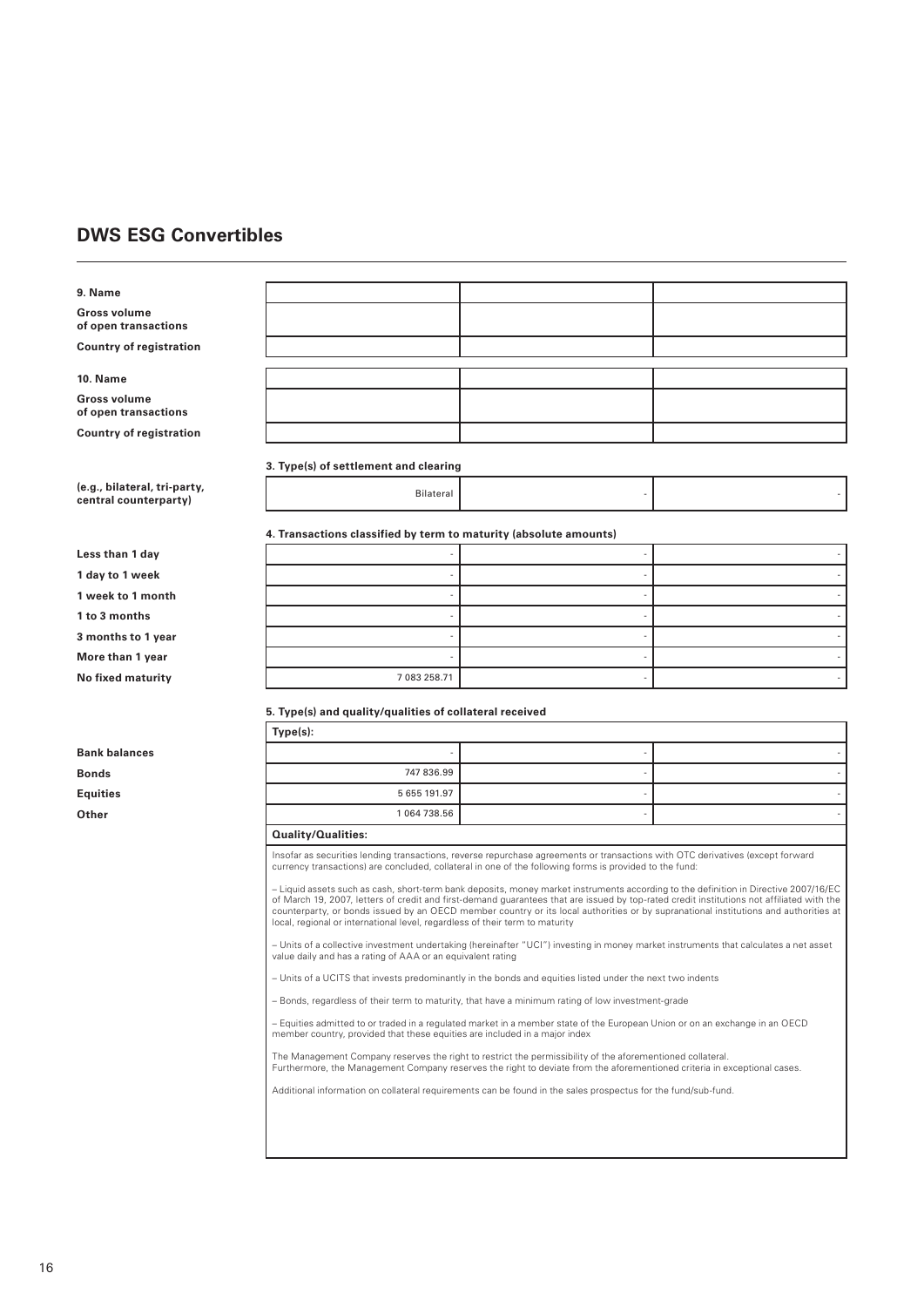|                                                  | 6. Currency/Currencies of collateral received                                                         |  |
|--------------------------------------------------|-------------------------------------------------------------------------------------------------------|--|
| Currency/Currencies:                             | USD; EUR; GBP; AUD; JPY; DKK; CHF;<br>CAD                                                             |  |
|                                                  |                                                                                                       |  |
|                                                  | 7. Collateral classified by term to maturity (absolute amounts)                                       |  |
| Less than 1 day                                  |                                                                                                       |  |
| 1 day to 1 week                                  |                                                                                                       |  |
| 1 week to 1 month                                |                                                                                                       |  |
| 1 to 3 months                                    |                                                                                                       |  |
| 3 months to 1 year                               |                                                                                                       |  |
| More than 1 year                                 |                                                                                                       |  |
| No fixed maturity                                | 7 467 769.85                                                                                          |  |
|                                                  | 8. Income and cost portions (before income adjustment)                                                |  |
|                                                  | Income portion of the fund                                                                            |  |
| Absolute                                         | 7929.88                                                                                               |  |
| In % of gross income                             | 67.00                                                                                                 |  |
| Cost portion of the fund                         |                                                                                                       |  |
|                                                  | Income portion of the Management Company                                                              |  |
|                                                  |                                                                                                       |  |
| Absolute                                         | 3905.65<br>33.00                                                                                      |  |
| In % of gross income                             |                                                                                                       |  |
| Cost portion of the<br><b>Management Company</b> |                                                                                                       |  |
|                                                  | Income portion of third parties                                                                       |  |
| Absolute                                         |                                                                                                       |  |
| In % of gross income                             |                                                                                                       |  |
| Cost portion of third parties                    |                                                                                                       |  |
|                                                  |                                                                                                       |  |
|                                                  | 9. Income for the fund from reinvestment of cash collateral, based on all SFTs and total return swaps |  |
| Absolute                                         |                                                                                                       |  |
|                                                  | 10. Lent securities in % of all lendable assets of the fund                                           |  |
| Total                                            | 7 083 258.71                                                                                          |  |
| Share                                            | 5.53                                                                                                  |  |
|                                                  | 11. The 10 largest issuers, based on all SFTs and total return swaps                                  |  |
| 1. Name                                          | Bundesländer-Konsortium Nr. 47                                                                        |  |
| Volume of collateral received                    |                                                                                                       |  |
| (absolute)                                       | 487 690.14                                                                                            |  |
|                                                  |                                                                                                       |  |
| 2. Name                                          | Microsoft Corp.                                                                                       |  |
| Volume of collateral received<br>(absolute)      | 242 515.36                                                                                            |  |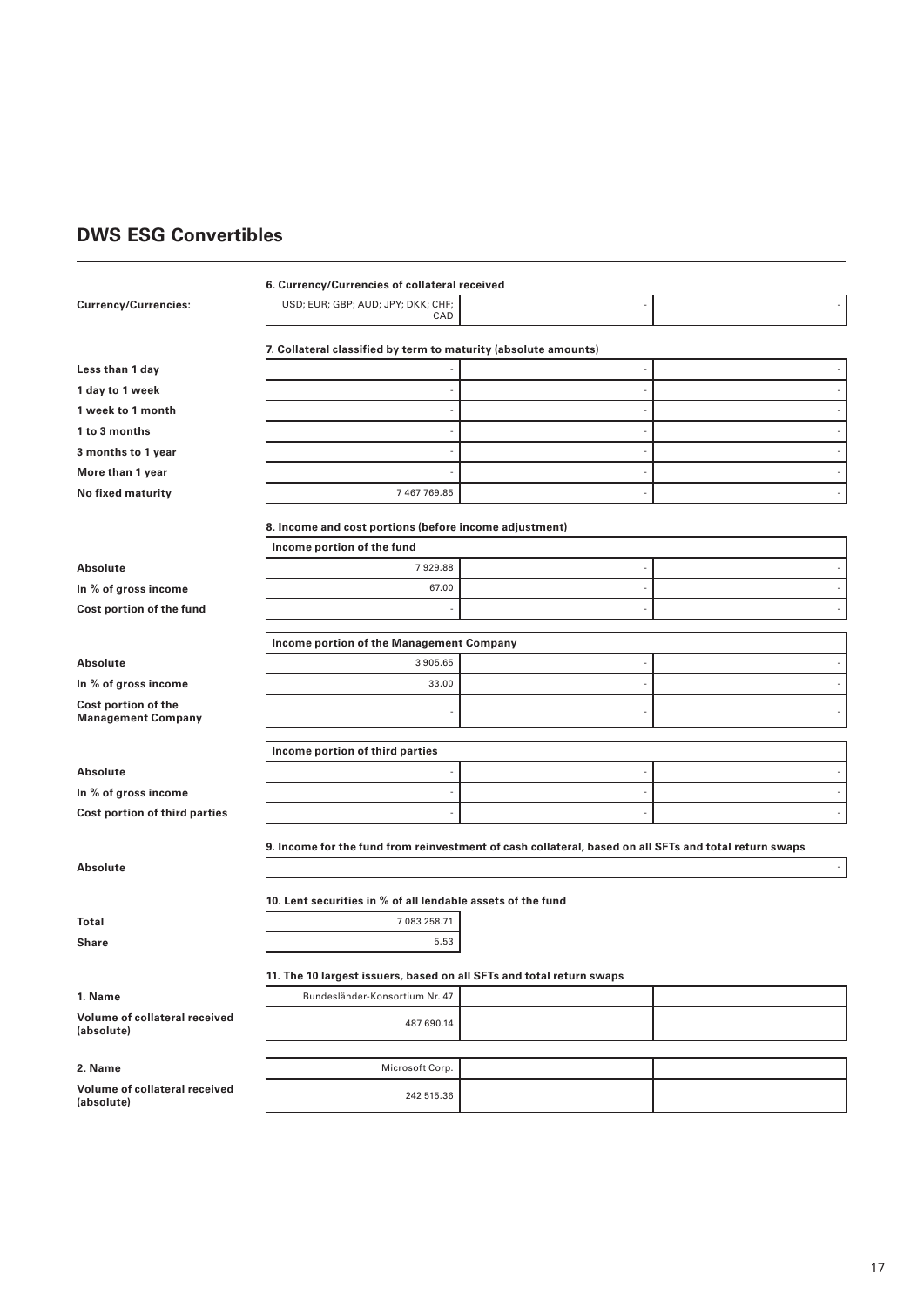# **3. Name** Cirrus Logic Inc. **Volume of collateral received VOIUME OF CONSTRUES RECEIVED**<br>(absolute) 226 836.21 **4. Name** Nestlé S.A. **Volume of collateral received Volume of collateral received**<br>(absolute) 213 750.56 **5. Name** Novo-Nordisk AS **Volume of collateral received (absolute)** 210 833.72 **6. Name** AbbVie Inc. **Volume of collateral received Volume of collateral received**<br>(absolute) 203 620.84 **7. Name** Siltronic AG **Volume of collateral received Volume of collateral received<br>(absolute) 186 071.47 8. Name** Biogen Inc. **Volume of collateral received (absolute)** 184 295.74 **9. Name** Baxter International Inc. **Volume of collateral received (absolute)** 179 229.06 **10. Name** CF Industries Holdings Inc. **Volume of collateral received (absolute)** 177 425.47

**12. Reinvested collateral in % of collateral received, based on all SFTs and total return swaps**

**Share** -

#### **13. Custody type of provided collateral from SFTs and total return swaps (In % of all provided collateral from SFTs and total return swaps)**

| (iii % of all provided conateral from SFTs and total return swaps) |  |
|--------------------------------------------------------------------|--|
|                                                                    |  |
|                                                                    |  |
|                                                                    |  |
|                                                                    |  |

**Segregated cash/ custody accounts**

**Pooled cash/custody accounts** 

**Other cash/custody accounts** 

**Recipient determines custody type**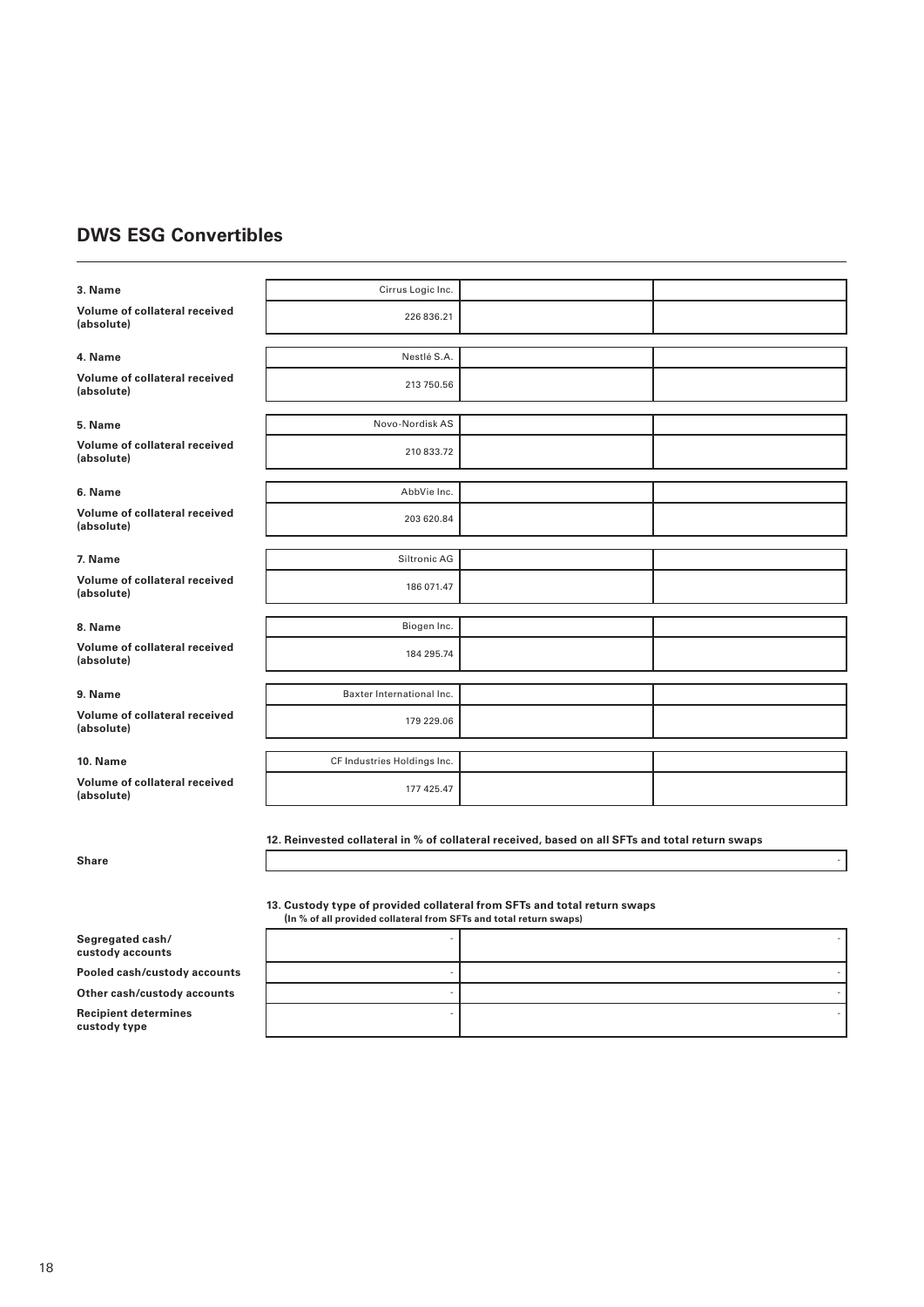#### **14. Depositaries/Account holders of received collateral from SFTs and total return swaps**

**Total number of depositaries/**  account holders

#### **1. Name**

**Amount held in custody (absolute)**

#### 2. Name

**Amount held in custody (absolute)**

|  | $\overline{2}$                                               |
|--|--------------------------------------------------------------|
|  |                                                              |
|  | Bank of New York                                             |
|  | 6955904.96                                                   |
|  |                                                              |
|  | State Street Bank International GmbH<br>(Custody Operations) |
|  | 511 864.89                                                   |

\* Any deviations compared to the corresponding information in the detailed statement of income and expenses are based on effects due to income adjustment.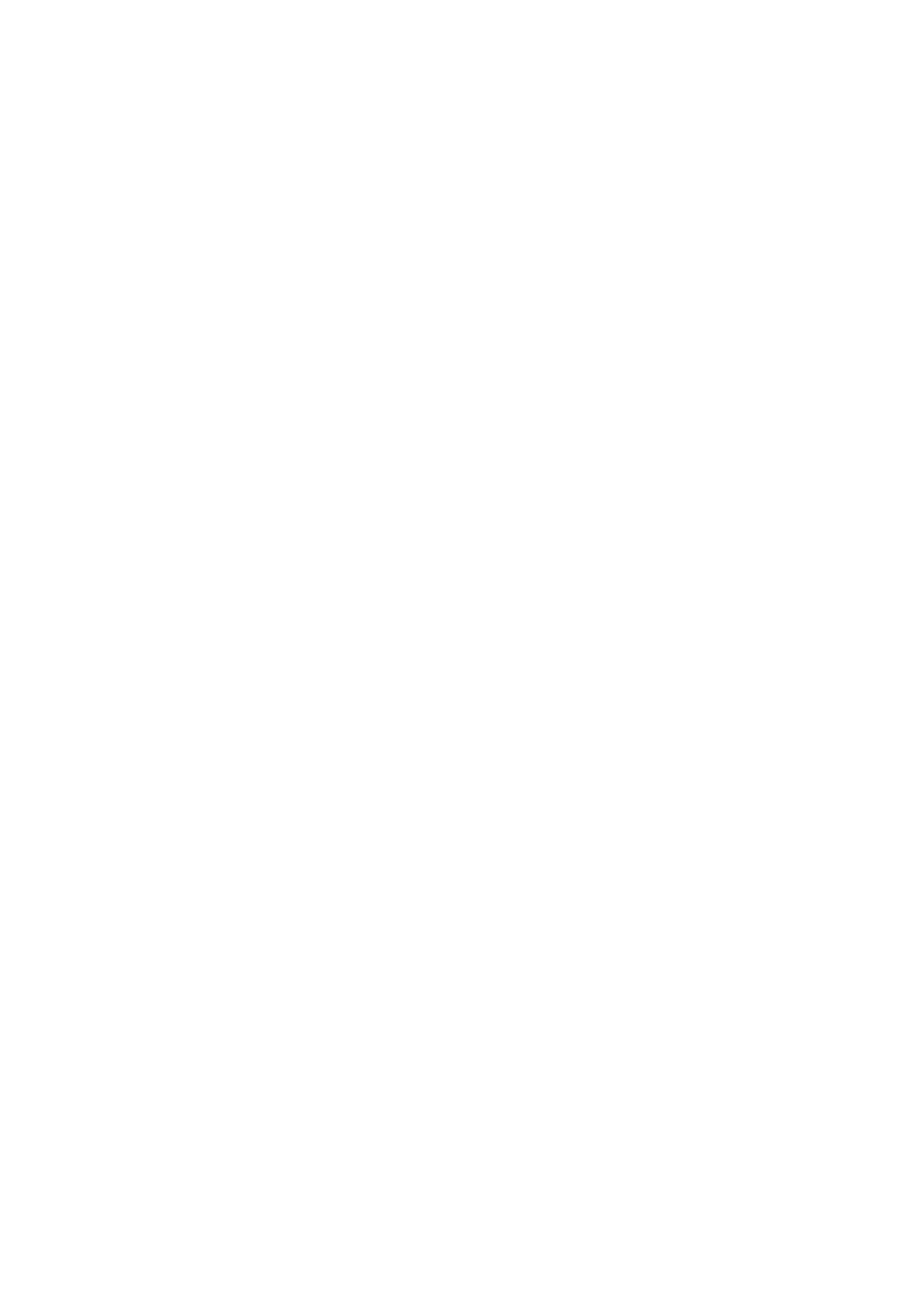#### Asset Management Company

DWS Investment GmbH 60612 Frankfurt/Main, Germany Own funds on December 31, 2021: EUR 115.0 million Subscribed and paid-in capital on December 31, 2021: EUR 451.9 million

#### Supervisory Board

Dr. Asoka Wöhrmann Chairman DWS Management GmbH (personally liable partner of DWS Group GmbH & Co. KGaA), Frankfurt/Main

Christof von Dryander Vice-Chairman Cleary Gottlieb Steen & Hamilton LLP, Frankfurt/Main

Hans-Theo Franken Deutsche Vermögensberatung AG, Frankfurt/Main

Dr. Alexander Ilgen Deutsche Bank AG, Frankfurt/Main

Britta Lehfeldt (until October 31, 2021) Deutsche Bank AG, Frankfurt/Main

Dr. Stefan Marcinowski Ludwigshafen

Prof. Christian Strenger The Germany Funds, New York

Elisabeth Weisenhorn (since February 10, 2022) Portikus Investment GmbH, Frankfurt/Main

Gerhard Wiesheu Partner of Bankhaus B. Metzler seel. Sohn & Co. KGaA, Frankfurt/Main

Susanne Zeidler Frankfurt/Main

#### Management

Manfred Bauer Speaker of the Management

Member of the Management of DWS Management GmbH (personally liable partner of DWS Group GmbH & Co. KGaA), Frankfurt/Main Member of the Management of DWS Beteiligungs GmbH, Frankfurt/Main Member of the Supervisory Board of DWS Investment S.A., Luxembourg

#### Dirk Görgen

Member of the Management of DWS Management GmbH (personally liable partner of DWS Group GmbH & Co. KGaA), Frankfurt/Main Member of the Management of DWS Beteiligungs GmbH, Frankfurt/Main

#### Stefan Kreuzkamp

Member of the Management of DWS Management GmbH (personally liable partner of DWS Group GmbH & Co. KGaA), Frankfurt/Main Member of the Management of DWS Beteiligungs GmbH, Frankfurt/Main Member of the Supervisory Board of DWS Investment S.A., Luxembourg

#### Dr. Matthias Liermann

Member of the Management of DWS International GmbH, Frankfurt/Main Member of the Management of DWS Beteiligungs GmbH, Frankfurt/Main Member of the Supervisory Board of DWS Investment S.A., Luxembourg Member of the Supervisory Board of Deutsche Treuinvest Stiftung, Frankfurt/Main

#### Petra Pflaum

Member of the Management of DWS Beteiligungs GmbH, Frankfurt/Main

#### Depositary

State Street Bank International GmbH Brienner Straße 59 80333 München, Germany Own funds on December 31, 2020: EUR 2,302.0 million (as defined in article 72 of Regulation (EU) No. 575/2013 (CRR)) Subscribed and paid-in capital on December 31, 2020: EUR 109.4 million

#### Shareholder of DWS Investment GmbH

DWS Beteiligungs GmbH, Frankfurt/Main